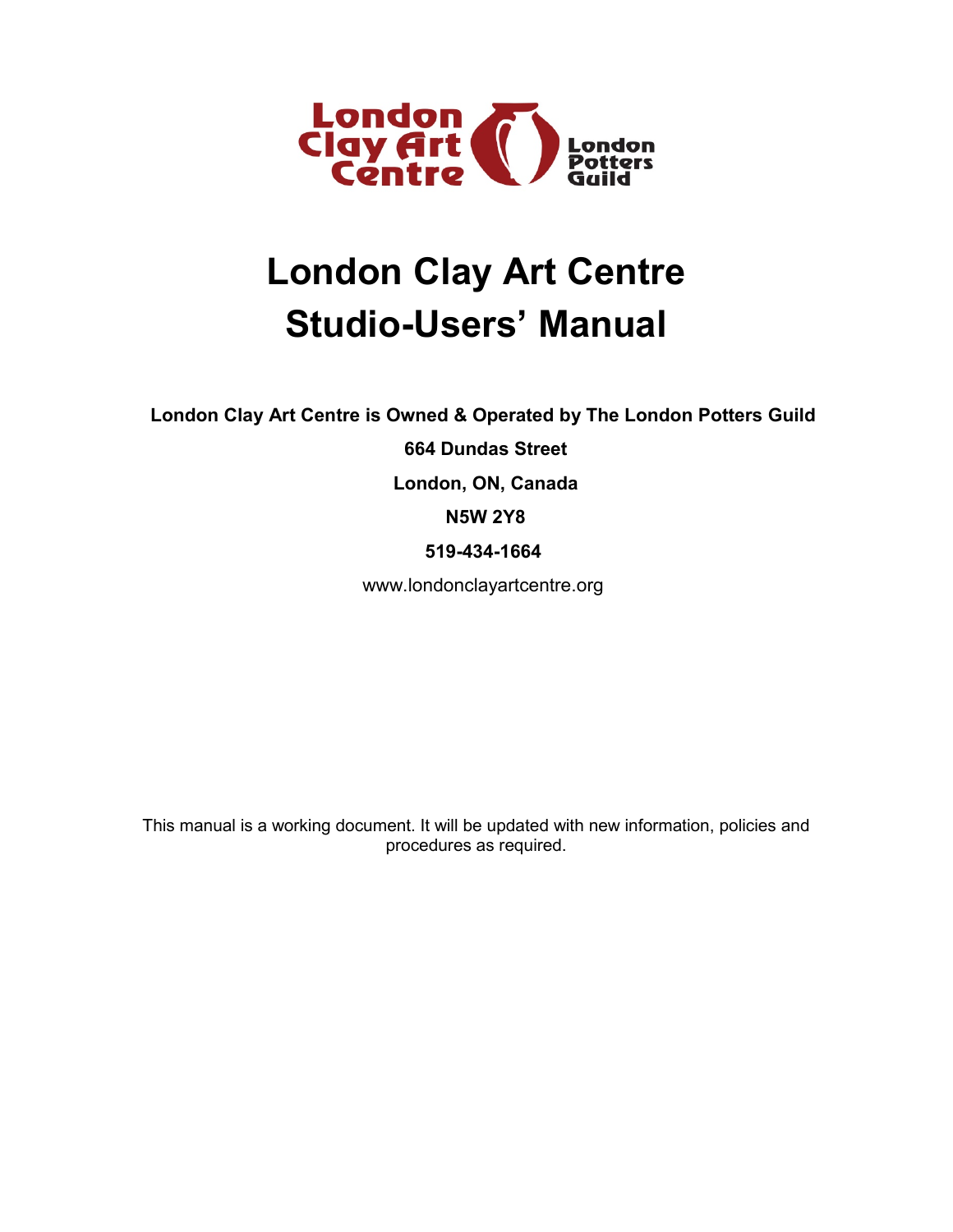# **Table of Contents**

| Detailed Processes / Guidelines for Areas of LCAC Studio  11 |  |
|--------------------------------------------------------------|--|
|                                                              |  |
|                                                              |  |
|                                                              |  |
|                                                              |  |
|                                                              |  |
|                                                              |  |
|                                                              |  |
|                                                              |  |
|                                                              |  |
|                                                              |  |
|                                                              |  |
|                                                              |  |
|                                                              |  |
|                                                              |  |
|                                                              |  |
|                                                              |  |
|                                                              |  |
|                                                              |  |
|                                                              |  |
| Equipment                                                    |  |
|                                                              |  |
|                                                              |  |
|                                                              |  |
|                                                              |  |
|                                                              |  |
|                                                              |  |
|                                                              |  |
|                                                              |  |
|                                                              |  |
|                                                              |  |
|                                                              |  |
|                                                              |  |
|                                                              |  |
| <b>LCAC Studio-Users' Manual</b>                             |  |
| Revised September 2021                                       |  |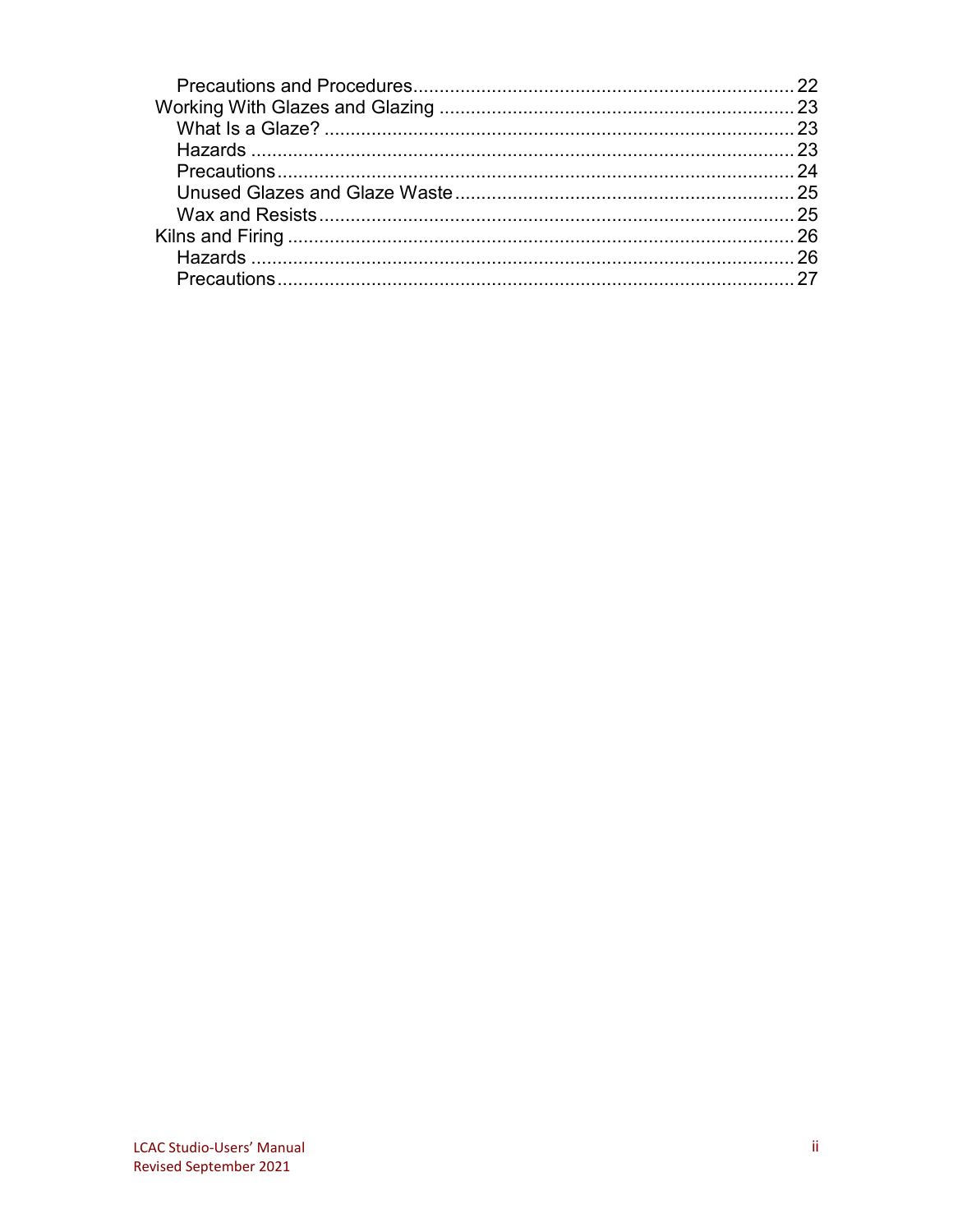## **The London Potters Guild and London Clay Art Centre**

The London Potters Guild (LPG) is the legal charitable entity that owns and operates London Clay Art Centre (LCAC). The LPG was registered as a charity in 1981 and was incorporated in 2002. The LPG purchased 664 Dundas St. in March 2008 and renovated it over five years to become LCAC.

#### **1. What does it mean to be a studio-user at LCAC?**

It is a privilege to be a studio-user at London Clay Art Centre. Studio-users are expected to work together to help each other develop as artists. We function as a cooperative, generously sharing space and giving time and skills to benefit fellow artists.

#### **Belief, Vision, and Mission**

#### Why does LCAC exist?

We believe that working with clay empowers people to embrace their inner creativity, transforming how they feel about themselves, and the connection between art and community-building.

#### Vision Statements

10 Year – By 2031, we are an internationally recognized centre of excellence for the education, practice, preservation, and appreciation of the ceramic art form.

25 Year - We will be an influencer, bringing the importance of ceramics into the consciousness of every Canadian.

Pitch for vision: We are on a journey to become an internationally recognized centre of excellence for the education, practice, preservation, and appreciation of the ceramic art form. We will be a national influencer, bringing ceramics into the consciousness of every Canadian.

#### Mission Statement

We aspire to give all people access to exceptional educational, artistic, and community-building experiences with clay and ceramic art.

#### **The Philosophy of Our Studio**

We are a welcoming, friendly group of clay artists working and sharing together. We strive to provide a clean and safe studio experience for clay artists of varying skill levels. Our common goal is to maintain an enriching and creative environment for all those interested in clay.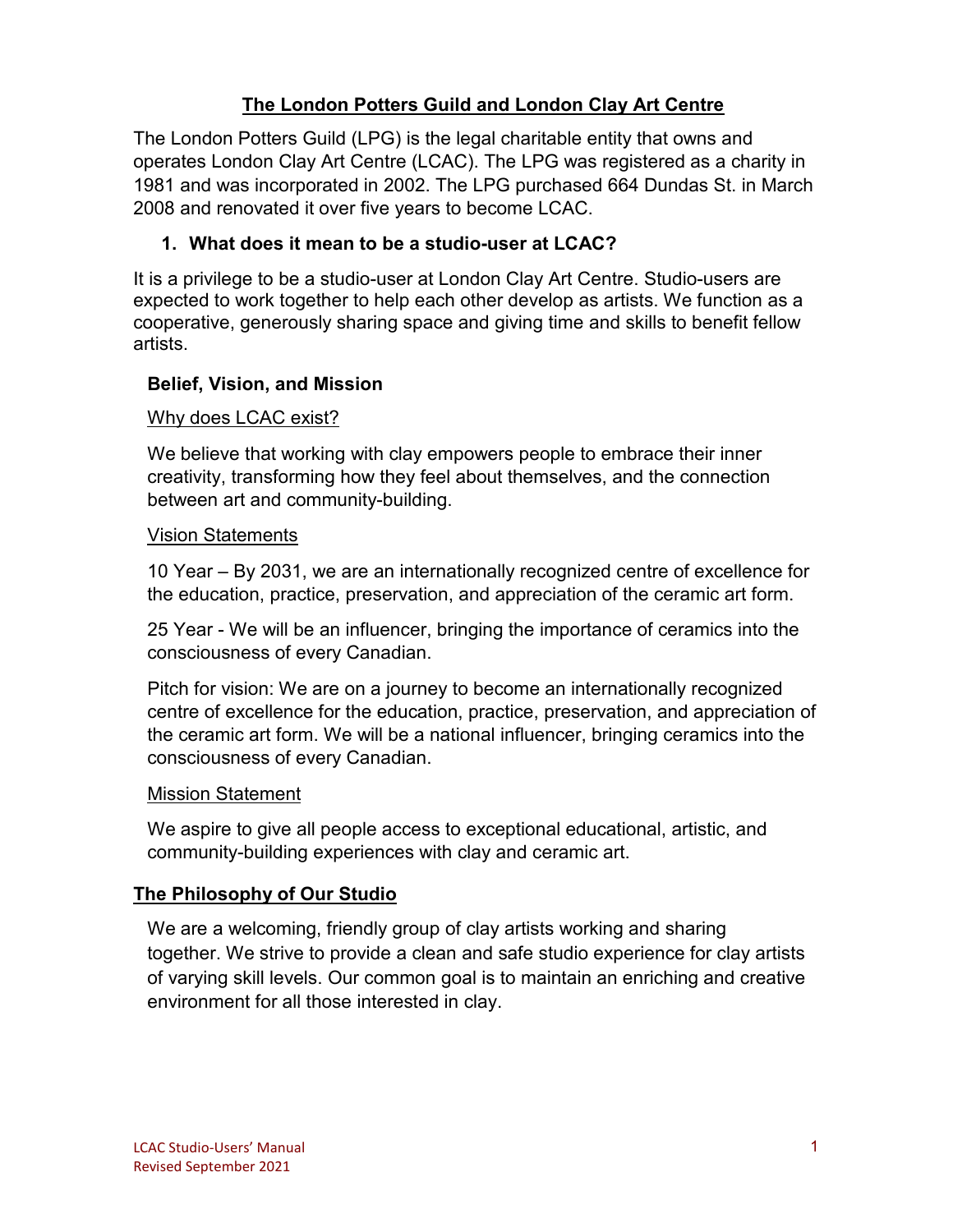# **Purpose of This Manual**

The purpose of this studio-users' manual is to foster a safe and efficient studio and to introduce new studio-users to the guidelines and policies of LCAC's studio. This manual provides:

- a transparent, accessible, and standardized base of best practices and studio policy**\*** for all users of the clay studio
- procedures for conflict resolution
- preparation for working in a community studio environment
- technical and safety guidance

**\****Studio policy is based on the contents of this manual and our Global Code of Conduct. All users of the clay studio agree to the procedures, policies, and guidelines set forth within*.

This manual is accessible by all users of the studio.

- An electronic copy is available upon registration and request.
- Printed copies are located under the sales counter in the store and on the bulletin board.
- A digital copy is available at <https://www.londonclayartcentre.org/studio-users--affiliates.html>

*If studio-users consistently use the following policies and procedures we will continue to have a safe, creative, worldclass studio at London Clay Art Centre.*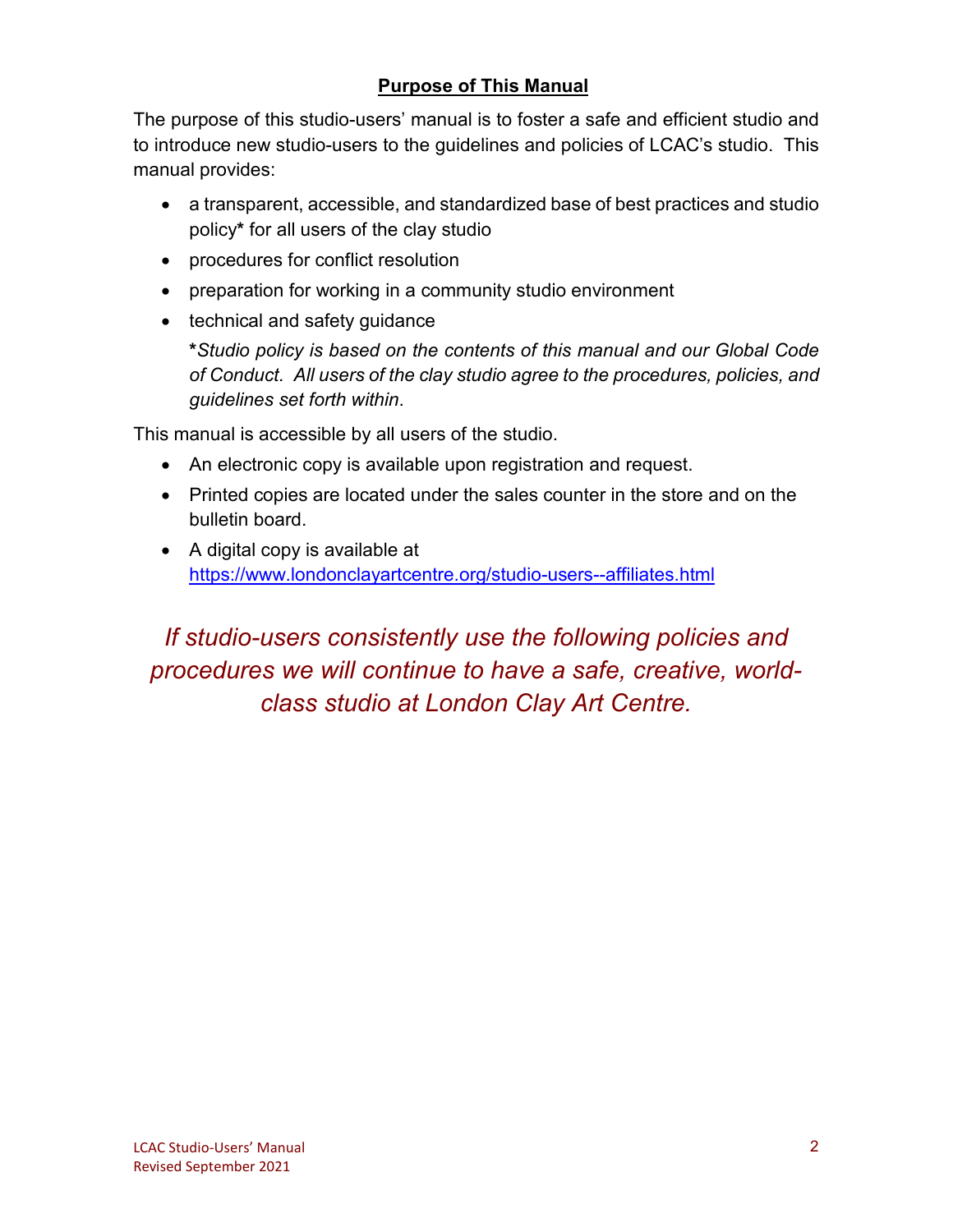## **About the Studio at London Clay Art Centre**

Key fobs are assigned to studio-users to allow entry from the parking lot off Elizabeth Street (north entrance) and the front (south) entrance off Dundas St. through the LCAC Store. Studio access must be renewed in September each year in September.

## **How to Get Full Studio Access**

The main floor at LCAC is open to studio-users. Studio use is not permitted until the following prerequisites have been met. You may be asked to provide examples of work to demonstrate your level of ability and knowledge.

- You are at least 18 years of age or have written consent from a parent or guardian;
- You have completed at least 72 hours of instruction at LCAC and have been recommended by your last LCAC instructor as someone who is ready to transition into independent use of the facility;
- You have equivalent training or experience from another clay facility (at least 72 hours of instruction) with a written recommendation by an external person as having the skills necessary to function in a shared studio environment;
- You have a written recommendation from a ceramics teacher from a school such as Bealart or Sheridan College.
- You have taken a mandatory 3-hour LCAC studio training session.
- You have successfully passed a 4-month probationary period with limited hours of access to the LCAC studio.
- **You have paid your studio-user dues.**

By submitting an application for studio-use privileges at London Clay Art Centre, you agree to be bound by the terms of the LPG/LCAC Global Code of Conduct, and further agree that any contravention of the Global Code of Conduct may result in the suspension or termination of studio-use privileges.

For more detailed information, please refer to the Operational Policies and Procedures manual.

As demands on the LCAC studio grow, the Executive Director reserves the right to limit the number of studio-users accepted into the program.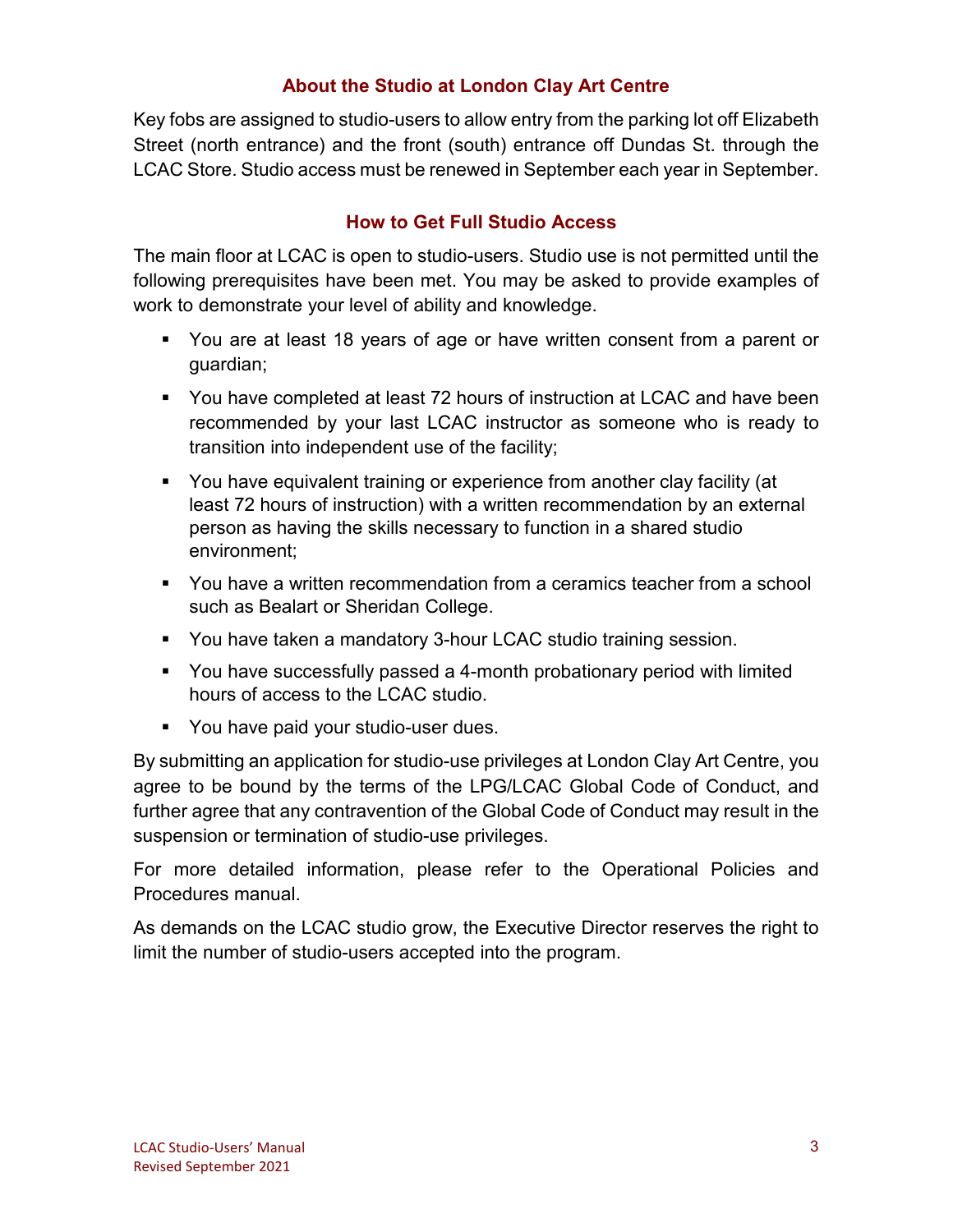#### **New Studio User Training Program**

There are three (3) phases to LCAC's New Studio User Training Program: 1) application with prerequisites (see above); 2) mandatory 3-hour training session; 3) 4-month probationary period.

LCAC offers up to three annual intakes. The dates are set at the discretion of the Administrator and according to demand.

It is mandatory for all new Studio-User applicants to attend a 3-hour training session at LCAC for a fee. We try to offer one evening and one daytime slot for each intake period. If you are unable to attend either date, you will have to wait until the next intake.

At the training session you will learn about important health and safety considerations while working in a shared clay studio, as well as the answers to many questions that will help you become a valuable studio-user who makes a positive contribution to the running of the facility.

After the mandatory training session, you will pay a \$20 deposit fee for an LCAC key fob and the studio-user fee for the 4-month probationary period. During that period, you are permitted limited hours of access each day of the week

During your 4-month probation, experienced studio users working in the LCAC studio can answer your questions and provide guidance to help you become more familiar with the facility and its procedures. experienced studio users will also be taking note of your performance with respect to studio hygiene, use of space, and following the LPG/LCAC Global Code of Conduct, etc.

If you successfully complete the 4-month probationary period, you will be given full studio-use privileges.

#### **The Studio**

All LCAC clay artists, and staff have a responsibility to maintain the proper working environment of our studio. The following best practices, guidelines, and policies are designed to ensure everyone has a positive experience. They are based on the experience and knowledge gathered over the 40-year history of the organization. If you need clarification about anything, please feel free to ask an experienced studio user or the appropriate staff person at LCAC. Please direct any questions about management, governance, or facilities to the Executive Director and General Manager.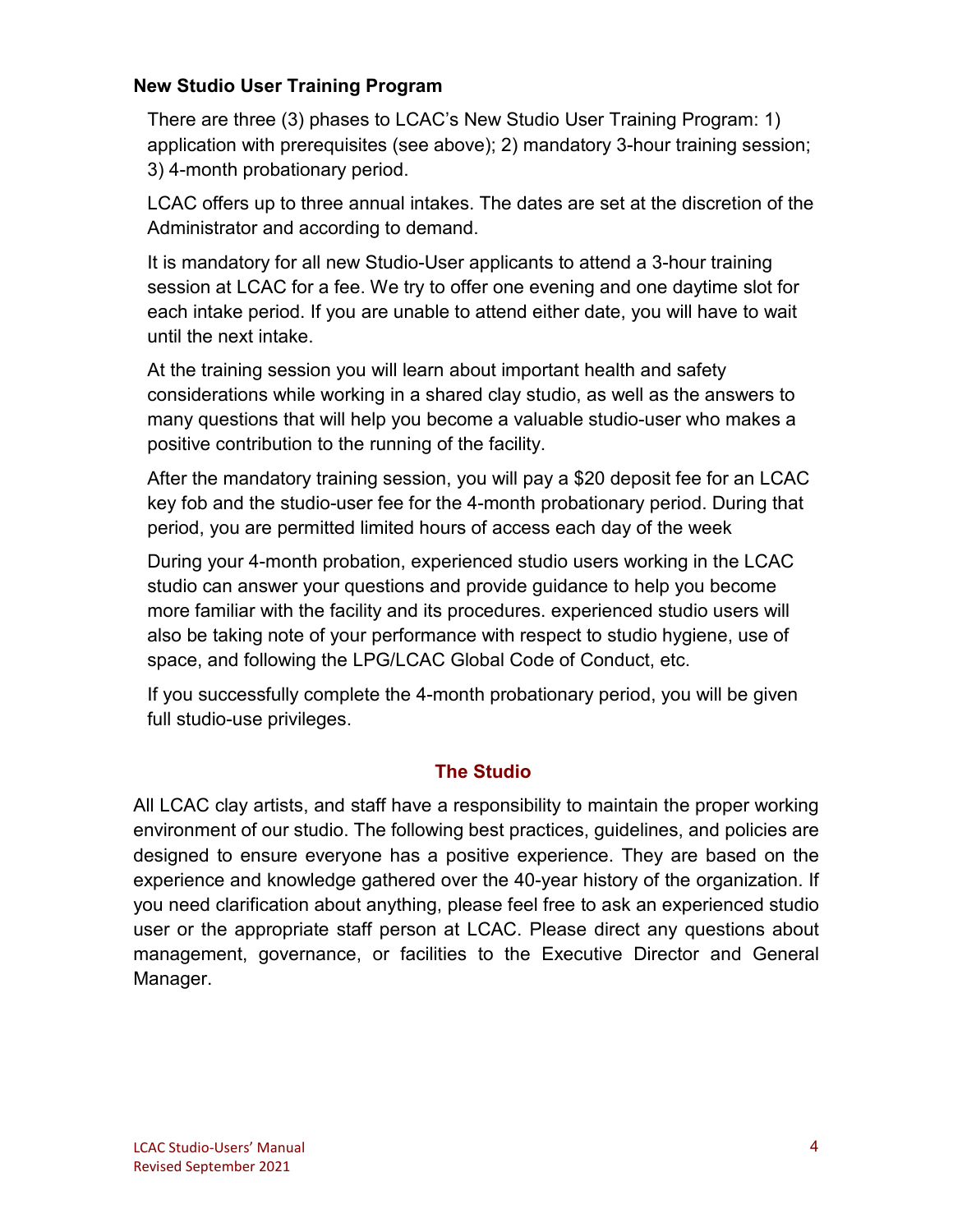#### **General Guidelines**

- Emergency procedures and contacts are posted on the large bulletin board across from the potter's wheels.
- An abbreviated version of the Global Code of Conduct is posted on both floors at LCAC and can be found in the binders along with this Studio-Users' Manual.
- A list of LCAC staff and their contact information is posted on the bulletin boards on both floors of the facility.
- At all times, be respectful of other studio-users, LCAC staff, the studio space, materials, and equipment.
- Unless absolutely necessary, do not disturb studio-users or staff loading the kilns and performing other tasks necessary for the flow of work and functioning of the studio. People are often on a tight schedule. If you require assistance from staff or a studio-user who is loading kilns etc., announce yourself and ask if they can talk. If they have time or wish to, they will. If not, please respect their reasoning. Do not expect them to set aside their task to teach you how to make a specific type of pot - it is not their responsibility. Please take a class or ask experienced studio users when they may have time to answer your questions. We offer a wide selection of classes and workshops to help you on your clay journey. This is part of what makes us an amazing studio!
- Please do not handle other people's unfinished pieces unless asked/directed to do so. (e.g. loading kilns)
- Please store personal items, work, tools, apron, etc. on your rented shelf/shelves only. Items left on shelves which have not been renewed at the beginning of the operating year (September) will become the property of LCAC.
- Do not use communal spaces or surfaces to store your things. Items left out or stored inappropriately will be discarded without further warning.
- For health and safety reasons, nothing can be stored under the rental shelves. Items stored under the shelves will be removed and discarded without further warning.
- To avoid falling hazards (health and safety concern), work in progress, containers, and additional shelving units placed on the top of LCAC shelves must not exceed 36 inches and must be adequately secured.
- Please ensure that all personal shelves are strong and properly secured. If they present a falling hazard you will be asked to remove or secure them or we will remove them.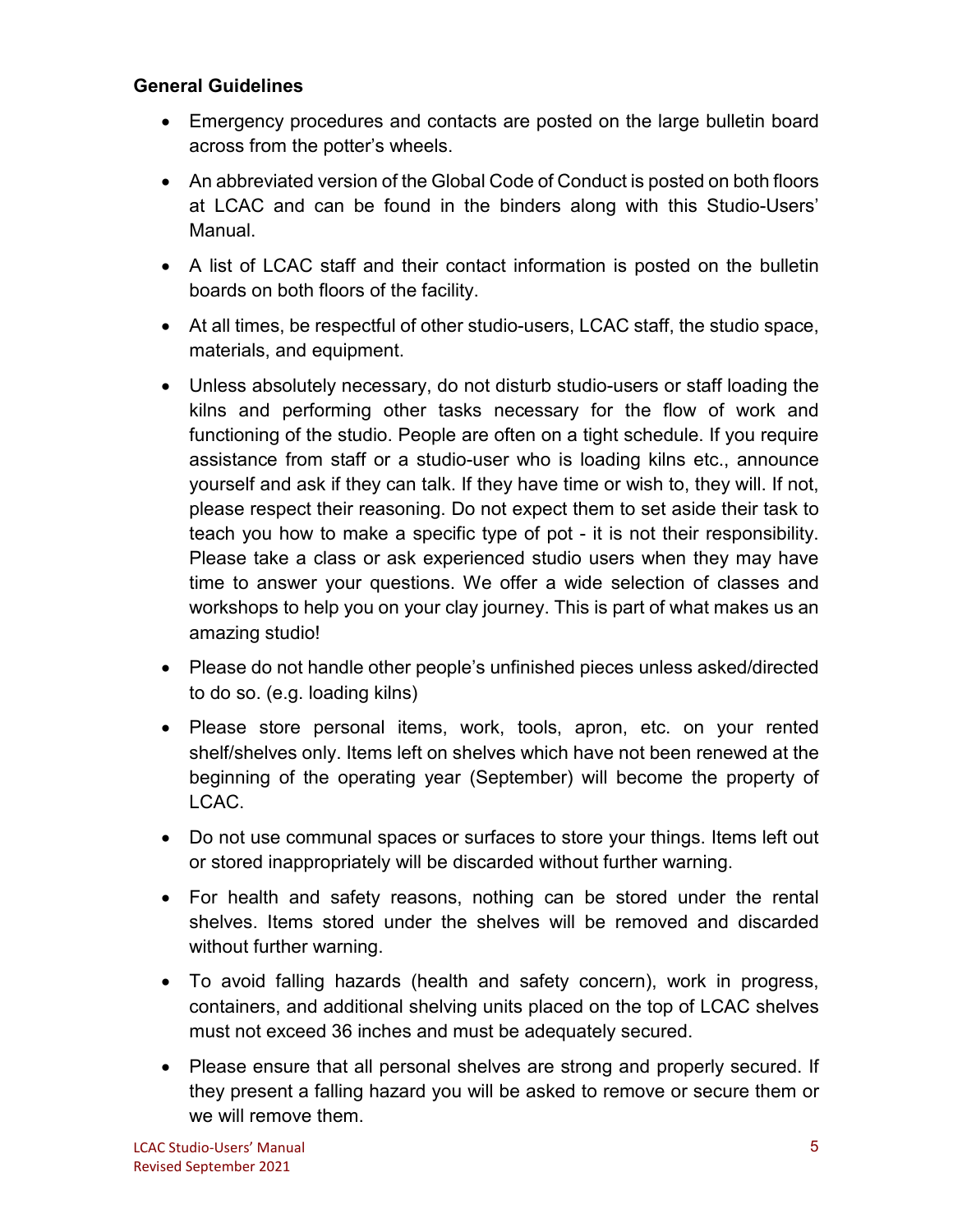- Please ensure the items on your shelf do not interfere with shelves beside or below yours (e.g. apron/towel should not hang in front of lower shelves; items should not fall through shelves.)
- The plaster slab is for clay wedging and quick reclaim while you are working. Do not use metal scrapers on this slab. The patina ensures that plaster does not contaminate your clay. Metal scrapers will ruin this.
- The slate table is for wedging all colours of clay providing proper clean-up is done. Metal scrapers can be used on this table.
- Please be mindful of other studio-users' needs. Wedging tables are for clay preparation and not to be used for storage or as a work surface.
- Unless agreed to by all those within listening distance, music is to be kept at a level inaudible to others in the studio.
- There are a limited number of wheels and tables. Please share the space. Offer to condense your footprint when others are in need of work surfaces. Items and work left unattended for more than a few minutes may be removed or discarded.
- If you are leaving the building (e.g. to eat) you must clean before you go and reset when you return.
- When the studio is busy, artists who rent individual studios must defer space to LCAC studio-users.
- Please allow at least 30 minutes for clean-up. You may be charged a fee if others must clean-up after you.
- You are responsible for cleaning all areas and surfaces where you have worked (floor, legs of tables, sinks, walls etc.). Leaving a mess compromises other's studio enjoyment. If everyone cleans a little extra, the studio will always be an inviting place to work. (See "Clean Up" and Health & Safety for greater detail).

LCAC's standard studio clay is a cone 6 stoneware body called Mid-Smooth Stone (MSS). Only MSS clay can be placed in the slurry bin. Other clays must go in the coloured clay scrap/ slurry bin, be reclaimed by you, or placed in the garbage.

- Pour all clay water into the studio sinks. The sinks have special traps installed to catch the remaining clay particles. Any pieces of clay you can pick up should not be left in the sinks, either keep them to reclaim them or throw them in the garbage.
- Prior to using the bathroom properly clean your hands at the studio sinks. This will avoid unnecessary clay smudges on doors and walls. Clay rinsed in the bathroom sinks can eventually cause major plumbing problems.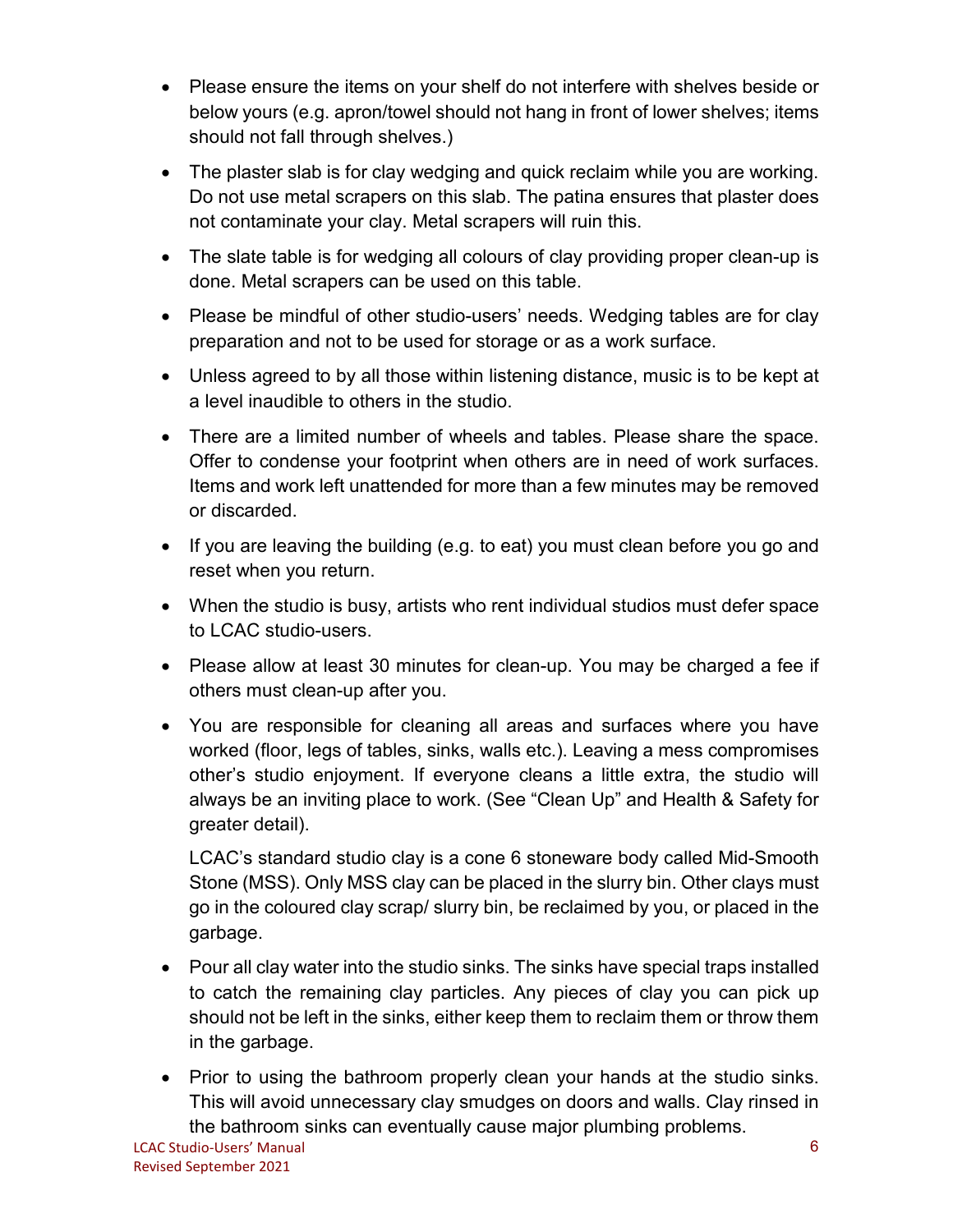- **Dry sanding is prohibited.** Only wet sanding is allowed. (See "Silicosis" under "Hazards"). Inspect and clean your pots thoroughly before bisque firing. This will avoid the need to sand later.
- Only rinse food and drink dishes and cups in the kitchen sink. Organic matter rinsed into the studio sinks will rot and create a foul smell.
- Do not use the kiln room to dry green ware or dry your work. Only bone-dry or near bone-dry work may go onto the shelves in the kiln room for bisque firing. If your work cracks or explodes during firing because it was not sufficiently dry before loading, it is not the kiln loaders' fault.
- When your work is ready for bisque firing, place it on a kiln room shelf marked "Bisque".
- Glazed pieces can be placed on the kiln room shelves marked ""Glaze".
- For easy identification, write or stamp your name on each piece of work. **Unidentified pieces will not be fired**.
- In order for communal shelf space to function effectively, (green ware, bisque, glaze, finished) keep your work moving through the studio in a timely fashion. (see "Movement of Clay Work")
- We suggest that you provide personal ware boards suited to your own work. Sign and store them on your shelf. For ease of cleaning and longevity, cover ware boards with plastic or paper before placing wet pieces on them.
- Dry pots will be removed from communal boards and placed on shelves. LCAC cannot provide boards or bats to accommodate all members at all times.
- Please do not keep communal tools (e.g. banding wheels, slump molds, etc.) on your personal shelves.
- Please immediately remove finished work. Do not store it on shelves at LCAC. (See "Glazed Work")
- Unclaimed / abandoned work will become property of the LCAC and may be disposed of or sold in the seconds sale to ensure adequate room for active studio-users.
- If you are not going to glaze your work immediately, it is safer to take it home. Storage space is at a premium and your work will remain cleaner and safer if wrapped and boxed until you have time to glaze it.
- Work remaining on the finished glaze or bisque shelves longer than 60 days will become LCAC's property and may be used at LCAC's discretion.
- To avoid contamination, do not use areas or items marked for glazing for anything else.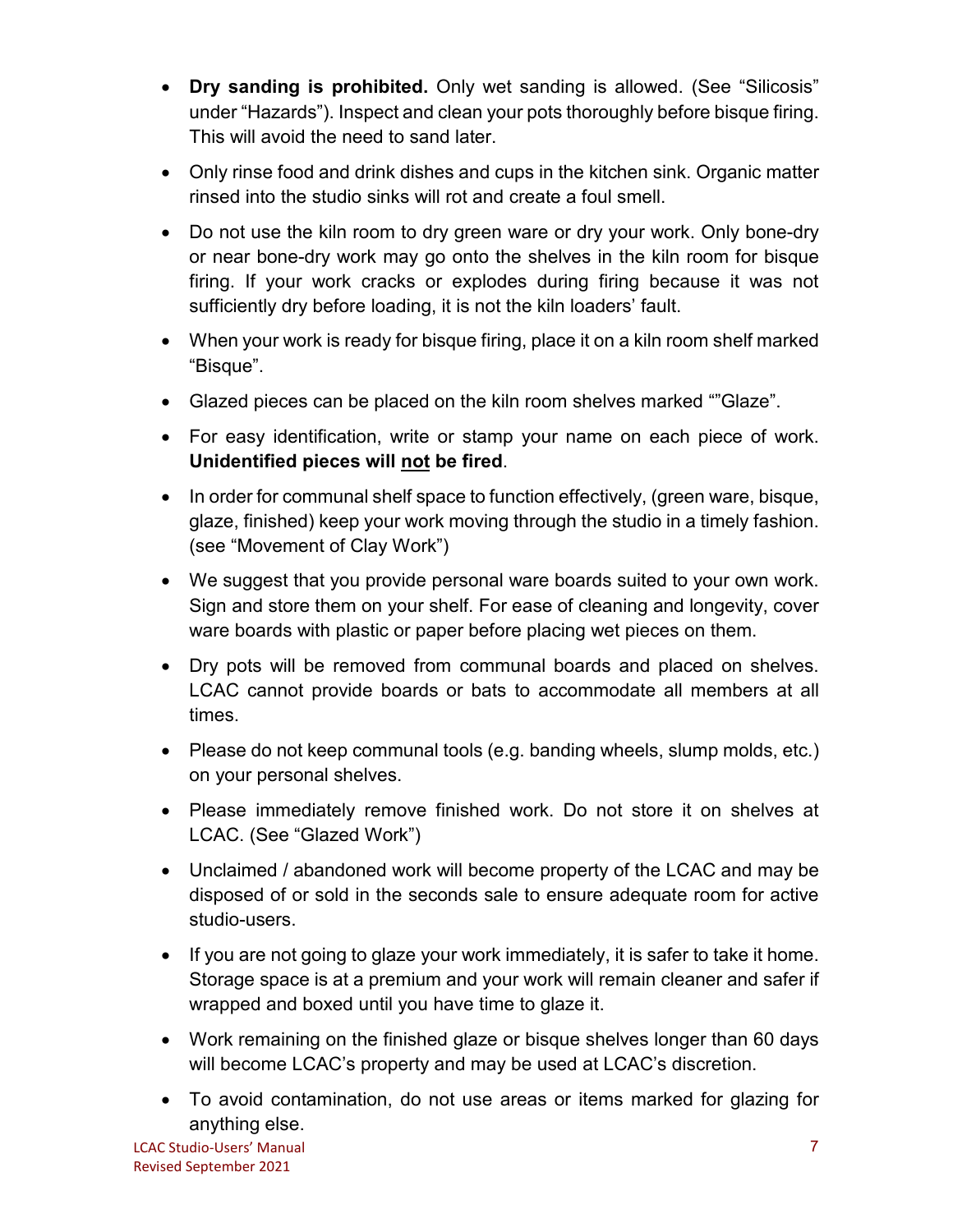- To avoid contamination only glaze in the designated glazing area.
- For health and safety reasons, do not use food utensils or dishes for working with glaze or clay.
- Please do not leave splash pans, bats, and buckets at the sinks. Return items where they came from. It is ok to return them wet.
- Please dispose of newspapers covered with clay. Do not reuse because clay dust is a health and safety hazard. In addition, contamination of the next person's work may occur.
- If a glaze appears too thin or thick, **do not use it**. Put a note on the white board located in the studio area and/or mention it to a member of the Glaze team. The team members or the Studio Coordinator & Technician will correct the issue.
- Do not thin or decant glazes unless you have been trained to do so for that specific glaze by the Studio Coordinator & Technician. Some glazes need to be thick or thin to ensure proper functionality.
- For health and safety reasons, LCAC recommends that all drinks be consumed from lidded containers.
- LCAC advises that studio users take precautions to avoid contaminating food and drinks with clay and other materials, such as glaze chemicals, used at LCAC. When not in use for meetings or other functions, please eat lunch/dinner in the clean and quiet meeting room on the second floor (Dundas Street end). There are refrigerators on both floors at LCAC and a microwave is available on the second floor.
- When the upstairs meeting room is being used for classes, workshops, or meetings, please find a clean space to eat, wipe the table and make sure that your food is not contaminated with clay, glazes etc.. Never eat in the glaze area or glaze kitchen.
- You may borrow books and periodicals relating to clay, pottery and sculpting from the library, which is located in the upstairs meeting room.
- It is prohibited to smoke and vape inside London Clay Art Centre and within 9 meters of the north entrance (back or parking lot entrance). The facility's air intakes are located at the north end and will draw smoke throughout the building.
- If you are the last person to leave the building, please turn off the lights upstairs and down.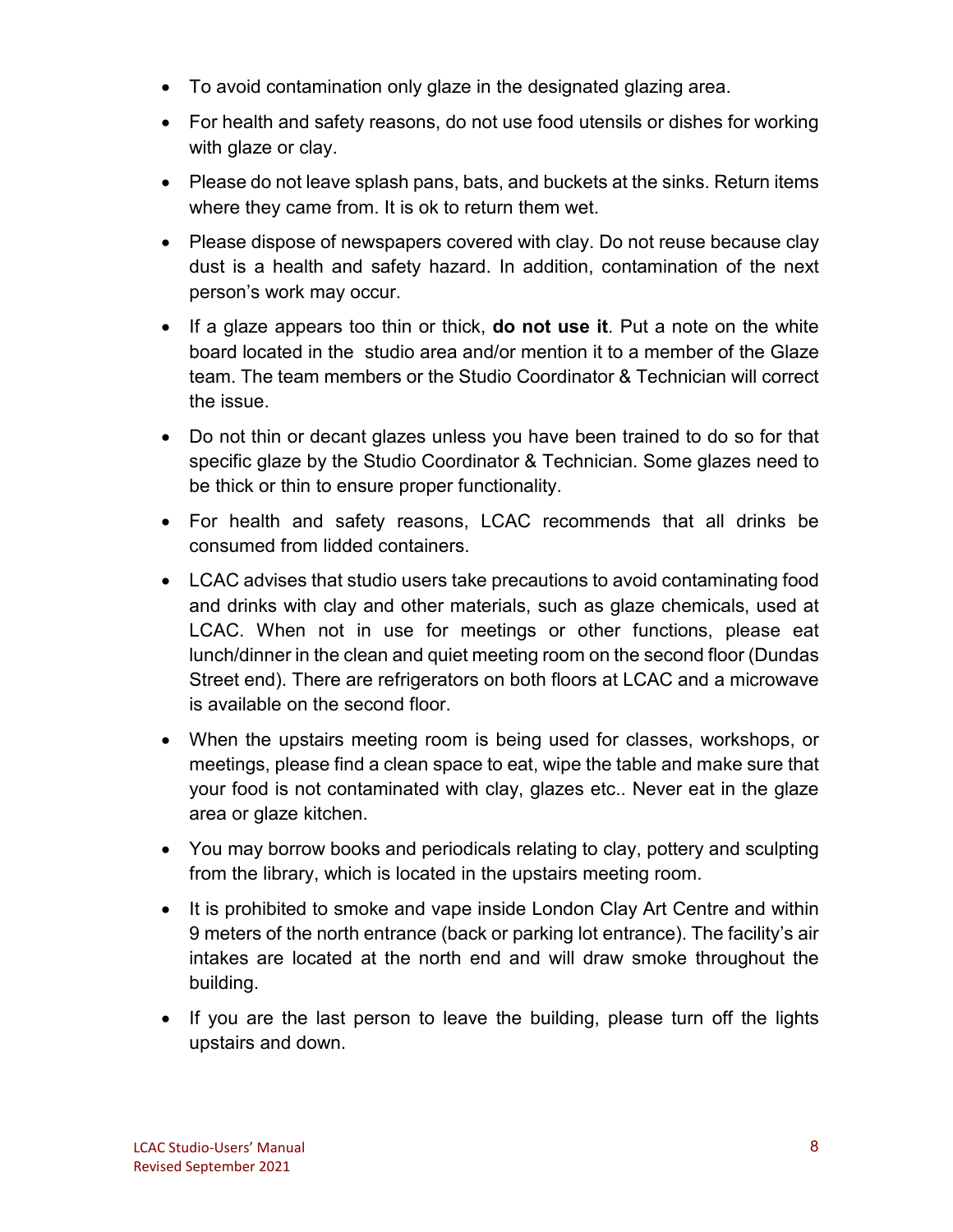## **Volunteer Hours for Studio-Users**

Talk to the Studio Coordinator & Technician about your specific interests and skills. There are several tasks and areas of need to which you may choose to volunteer (glaze making; kiln firing; clay reclamation; cleaning, etc.). Being part of a team will provide you with experience and knowledge in key areas of studio management. Conversely, if you have experience, you will have an opportunity to share your knowledge with others who need mentorship and guidance.

Volunteer hours help us continue to provide member benefits such as run two annual sales, biennial exhibitions, special events for showing and selling work, and myriad other components of running a large facility and complex organization that can only be achieved with the effort of many individuals.

#### Failure to Comply

If a studio user fails to comply with the rules, etiquette, guidelines, and protocol outlined in this document and in the *LPG/LCAC Global Code of Conduct*, the Studio Coordinator & Technician or Executive Director, will provide a verbal warning during which helpful suggestions will be given about how to change problematic behaviour. If non-compliance continues, the studio user will receive a written (hand or electronic) warning and be required to meet with the Executive Director. Depending on the severity of the situation and if a resolution cannot be achieved, the offending party, at the sole discretion of the Executive Director, may have their studio privileges restricted or revoked.

If there is property damage associated with a breach of the Global Code of Conduct, the cost of damages may be charged. No fees will be refunded.

#### **How to Resolve an Issue or Initiate a Complaint Proceeding**

For detailed information, please refer to the policy and procedure documents entitled Global Code of Conduct and Global Code of Conduct Complaint Procedure respectively in the LPG/LCAC Operational Policies and Procedures Manual. Copies are in folder holder beside the big bulletin board in the first floor studio.

Anyone who believes they have witnessed conduct or been treated contrary to the Global Code of Conduct may:

- Approach the person directly and request that their behaviour stop.
- Depending upon the severity of the complaint, notify the appropriate staff member and ask for help rectifying the situation. The most severe complaints should be directed to the Executive Director.
- In instances of violations of the Global Code of Conduct by LCAC's Executive Director (ED), contact the Board President.
- In instances of criminal behaviour, contact the appropriate law enforcement authorities.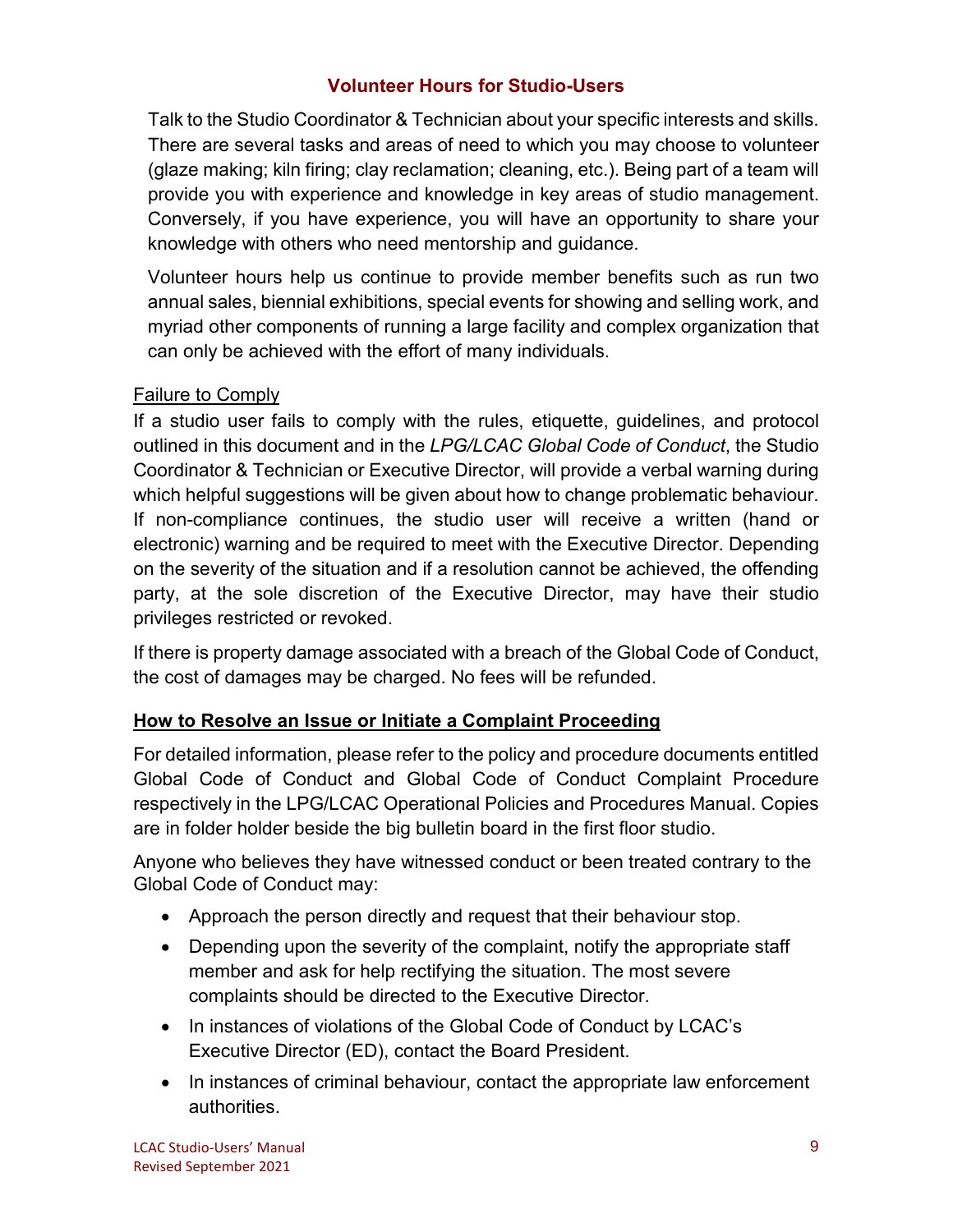To most effectively address complaints, they should be received in writing and include the signature of the complainant(s). The document should include details of the alleged behaviour including dates, times, places, names of individuals involved and any witnesses.

All issues brought forward will be treated as confidential.

## **Example of Resolution Process**

A studio user is seen causing cross contamination of glazes by not cleaning stir sticks and pouring containers between buckets of glaze. If you are comfortable, mention to the studio user that this causes colour issues for everyone using the glaze after them and that cleaning the sticks etc. will prevent the issue. If the person continues, present the information in writing to the studio coordinator and technician. If the issue is still not resolved to your satisfaction, or if the Studio Coordinator & Technician deems it appropriate, one or both of you should inform the Executive Director either in writing or in person of the situation and any efforts made to resolve it. The Executive Director will consider all sides of the situation and formulate an appropriate resolution.

## **Becoming an Instructor at LCAC**

If you are interested in becoming an LCAC instructor, please contact the Education and Exhibitions Manager for further information. You may be asked to provide a resume/CV of your teaching experience, plus references. A digital copy of our current Instructor Manual is available upon request.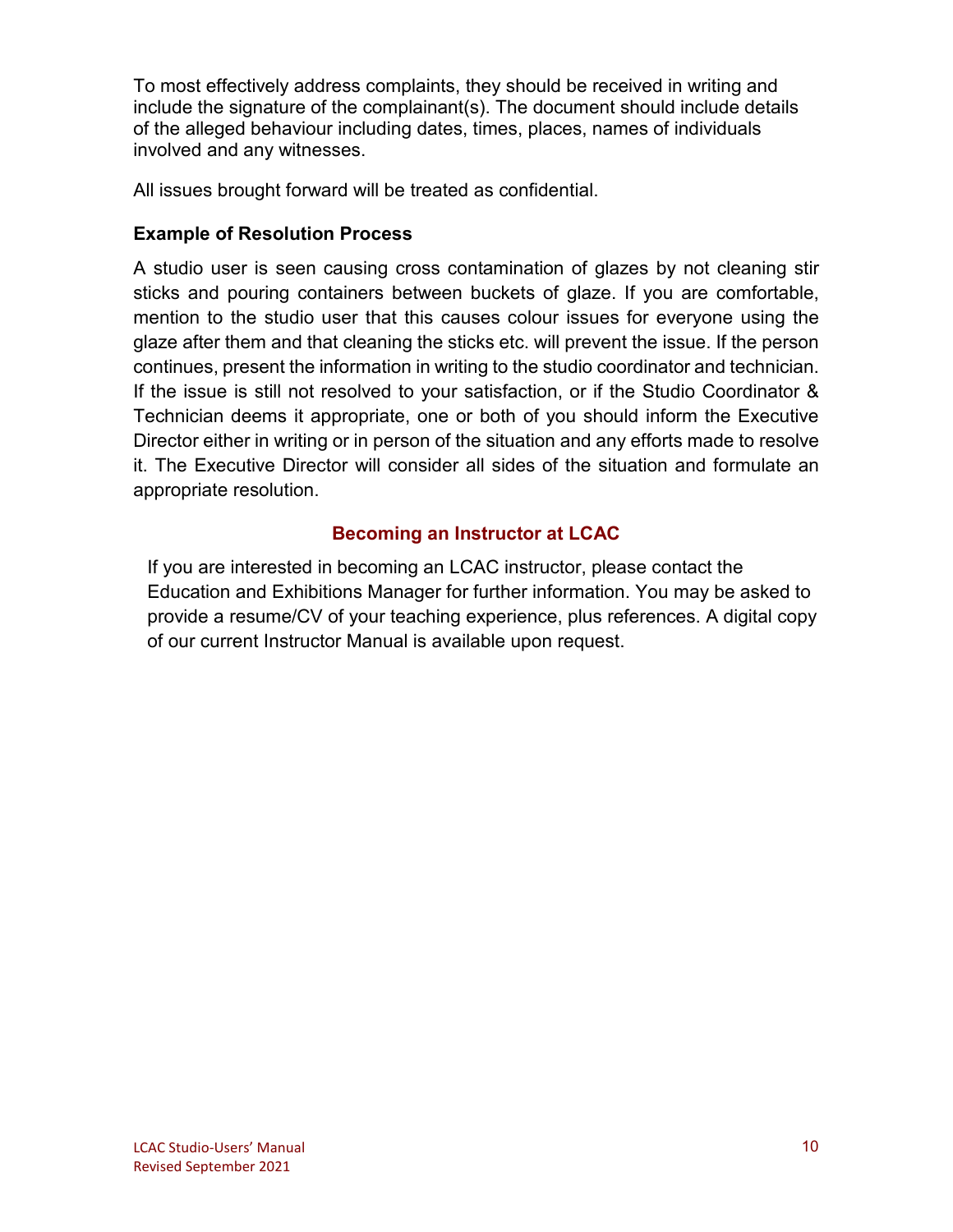#### **Detailed Processes / Guidelines for Areas of LCAC Studio**

#### **Glaze-Making Room (Glaze Kitchen)**

- The glaze-making room (also called the glaze kitchen) is strictly off-limits to classes and always off limits to children. The glaze kitchen can only be used by studio users who have been trained in glaze making either through the Studio Potter Program or under the supervision of instructors or the Studio Coordinator & Technician.
- If you wish to test glazes you must purchase the materials from suppliers or the LCAC.
- Test glazes must be placed on a secondary tile or tray to protect the kiln shelf from potential glaze flaws (e.g. unexpectedly runny glazes).
- LCAC studio glazes for general use will be remade as required by the glaze team . Please contact the Studio Coordinator & Technician for training or to assist.

#### **Studio Glazes**

- Up to 12 studio glazes are available to LCAC studio-users. They are stored under the tables in the glazing area. Each studio glaze is labelled by name. The glaze sample board in the glazing area indicates individual glaze colours as well as how they work when overlapped with each other.
- Studio glazes provide a wide yet controlled palette. Glaze recipes are continually assessed based on popularity, price, stability, colour, gloss, and transparency. Some studio glazes have properties limiting their effectiveness and are best used for specific purposes. studio glazes have information on the label with the name of the glaze. (e.g. "glaze is very runny, not food safe, only works in a certain firing, does not work with black clay, etc.")
- The cost and availability of glaze materials can change, which may result in the discontinuation of certain glazes due to expense or an inability to create the desired colour. These factors are beyond LCAC's control.

#### **Using Glazes**

Foreign materials introduced into glazes and used without proper mixing cause unpredictable glaze behaviour and colour. Use caution and care to avoid glaze contamination.

• If double dipping is necessary or desired, ensure the first glaze is dry before dipping again. When layering glazes, the glazes will run more than they normally would on their own, it is important NOT to double dip an entire piece, leave at least 1/3 of the height of the piece with only one glaze.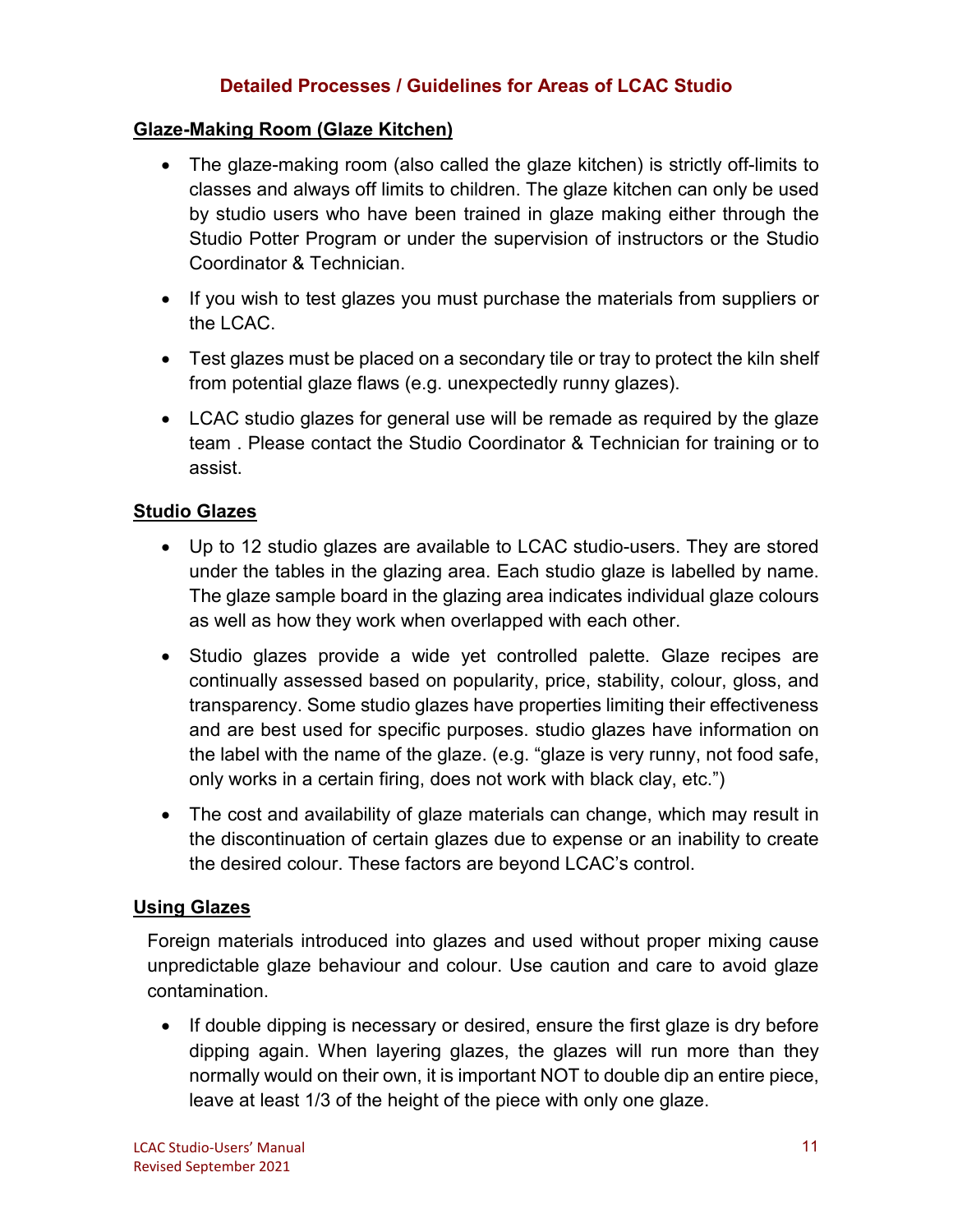- When trying a new combination of glazes, especially if they are commercial glazes, you should do a test tile or fire the piece on a cookie as not all glazes combine well and glaze flaws are possible.
- If glaze flakes off of a piece when it dries or looks thick it will not be fired by the kiln team as it is likely to run, bubble, and even splatter onto other people's work in the kiln. The person who rejects the piece will leave a note explaining why it has not been loaded.
- It is preferable to use a separate, smaller container for the second glaze to avoid contaminating the main glaze. If the small container is not contaminated after use, dump it back into the main glaze mixture.

The above is especially important if you are dipping a strongly coloured glaze such as a red into a pail of white glaze. Iron oxide in a red glaze will very easily contaminate a white or light coloured glaze.

# **Commercial Glazes**

Occasionally, some studio-users want to work with specialty glazes or products not available in the LCAC studio (e.g. resists, stains or commercial glazes). Such products may be used in our studio but, please use caution.

For convenience and safety, LCAC strongly recommends the use of studio glazes over external specialty glazes.

- When firing a commercial glaze (or any new batch of glaze) for the first time, place the test piece on bisque ware tile made specifically to protect the kiln shelf from damage due to runny glaze.
- Latex is not to be used as a resist at the LCAC due to allergies.
- Regardless of whether you purchase your own glazes or use LCAC's, the cost of clay purchased at LCAC will be the same.

# **Clay**

The studio clay is Tucker's Mid-Smooth Stone (MSS) – an off-white light creamy clay designed for ease of throwing and handbuilding. This is available for sale to LCAC studio-users, Affiliates, and students only. Boxes of MSS are available and stored for ease of access on the first floor. You may purchase clay through the LCAC Store during store hours. After hours, please pay for the clay and fill in the payment form. Debit, credit, cash or cheque may be used to pay for your clay. Place money or cheques in an envelope and slide it under the door to the Administrator's office.

- No more than 4 boxes will be sold to an individual at any one time.
- Clay prices include the cost of glazes, bisque firing, one glaze firing, shipping, handling, storage, kiln maintenance, and taxes.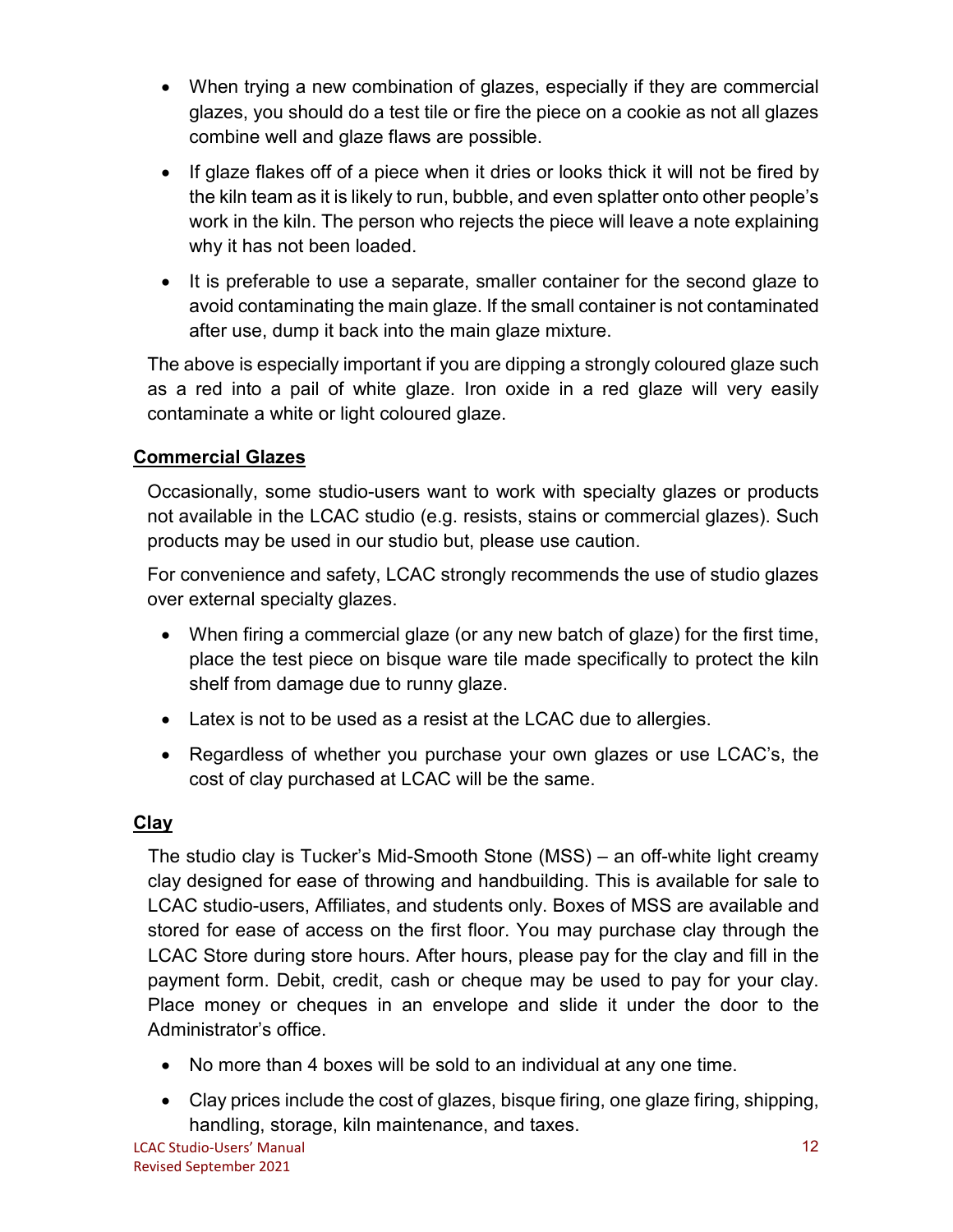- At the discretion of the Studio Coordinator & Technician, work may be re-fired to fix glaze flaws. If multiple glaze firings are required to achieve a desired aesthetic effect, an additional fee may be charged (See Technician).
- A limited supply of other cone 6 clays (red, speckled, grey, black, porcelain) are also stocked. Specialty clays are priced accordingly and may not always be available.

# **Clay Costs and Tools**

- Studio clay (MSS): \$37.29per sleeve / \$74.58per box (HST included)
- Specialty clay: \$39.55sleeve / \$79.10per box (HST included)
- Reclaimed clay is for classes only
- Tools may be purchased from the store: Basic tool kit \$15 (HST included)/ Individual tools: prices vary
- Other tools or clay may be added to group orders and paid for in the store when they arrive. The Studio Coordinator and Technician will notify studio users and affiliate artists of upcoming orders at least one week before placing an order and will include instructions on how to add items onto the order. studio users and affiliate artists will be responsible for paying for shipping of items they order but shipping is much more cost effective when ordered as a group than individually.

# **Firing**

- Clay not purchased through the LCAC may only be fired by renting kiln space. Rental cost is per firing, not per piece. You must book and pay for a bisque firing and then book and pay for a glaze firing. You also must pay for any glazes used on this clay. Alternatively, you may an upcharge of \$34 per box to cover firing, loading and unloading and glazes.
- Kiln rental must be scheduled two weeks in advance and is subject to the Studio Coordinator & Technician's approval. Proof of payment (to the Technician) is required prior to loading.
- Kiln rental fees are paid through the store.
- If a specific firing ramp or temperature is desired, please work with the Studio Coordinator & Technician to ensure proper kiln programming.
- Kilns may not be rented during certain times of the year:
	- Within one week of classes ending.
	- Within one week of a group sale. (Potters Market, Home County, etc.)
- Additional charges will be applied if the following occur:
	- o The Technician or kiln loading team has to load or unload.
	- $\circ$  If your firing schedule is longer than our studio firing programs.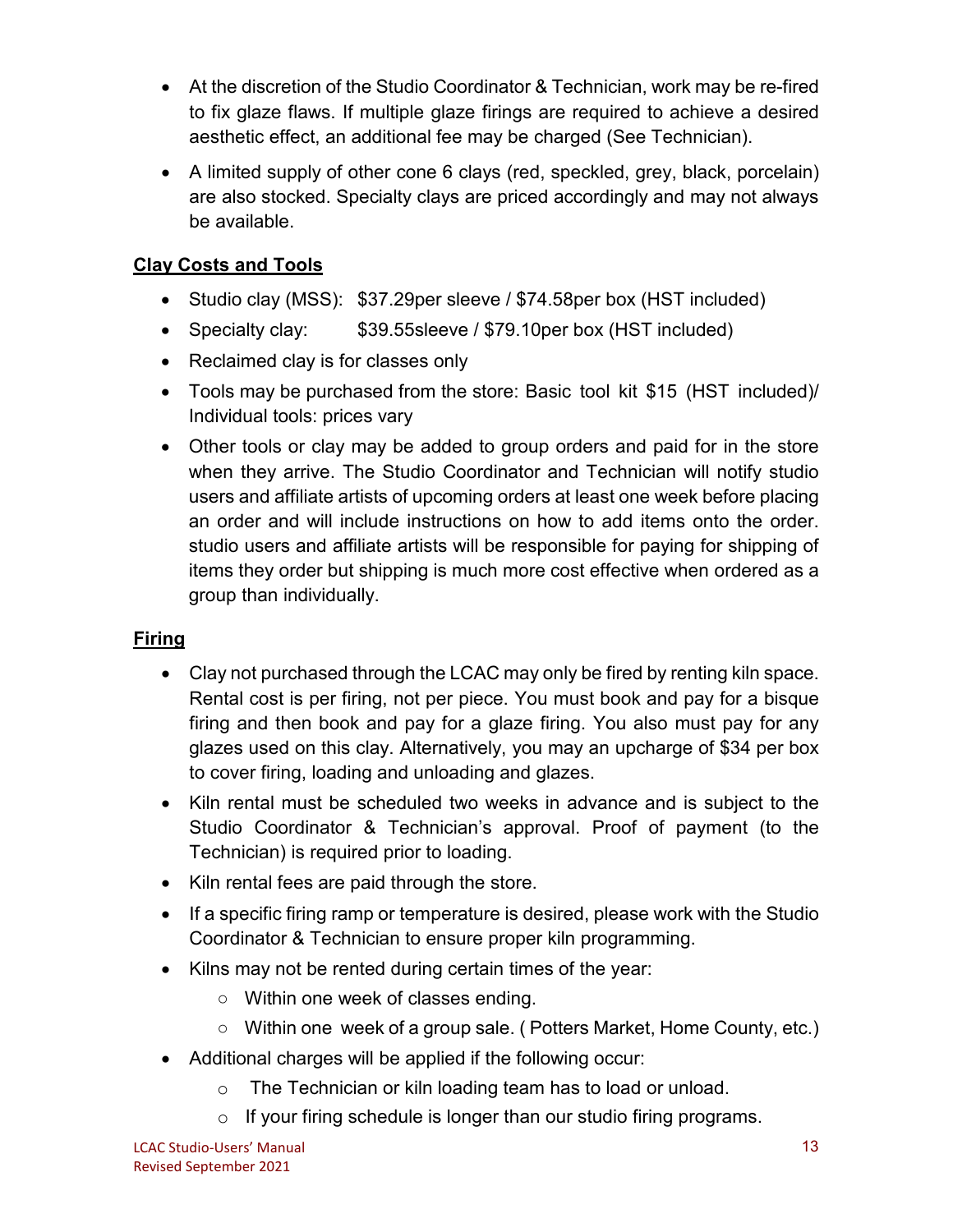- $\circ$  If repair is needed for kiln or kiln furniture.
- $\circ$  If the kiln is not loaded or unloaded within the scheduled time.

#### ROUND KILN RENTAL COSTS

| Low temperature range<br>(bisque, luster, etc.) | Mid temperature range<br>(glaze firing up to $\Delta 6$ ) |
|-------------------------------------------------|-----------------------------------------------------------|
| \$15 half load / \$30 full load                 | \$35 half load / \$65 full load                           |
| <b>OVAL KILN RENTAL COSTS</b>                   |                                                           |
| Low temperature range                           | Mid temperature range                                     |

| Low temperature range           | Mid temperature range            |
|---------------------------------|----------------------------------|
| (bisque, luster, etc.)          | (glaze firing up to $\Delta 6$ ) |
| \$24 half load / \$48 full load | \$52 half load / \$104 full load |

#### FRONT-LOADING KILN RENTAL COSTS

| Low temperature range           | Mid temperature range            |
|---------------------------------|----------------------------------|
| (bisque $\Delta$ 04)            | (glaze firing up to $\Delta 6$ ) |
| \$21 half load / \$42 full load | \$45 half load / \$90 full load  |

#### **Non-Studio Clay and Non-Studio-Users' Clay Work**

Firing of clay items from outside (e.g. from non-studio users, guests, relatives) is strictly forbidden. Studio-users who try to fire clay items created by non-studio users or from clay not purchased at LCAC are subject to disciplinary action, which may include monetary charges and/or a revoking of studio-use privileges (see "Failure To Comply")

#### **Signing of Work**

All work must be signed with the studio user's name or symbol.

- Unsigned work will not be glaze fired. It will be placed on the bottom shelf with a note indicating the issue.
- Be aware that pencil or ink will burn off in the kiln. You must sign with a stamp, indented signature, or an underglaze pencil.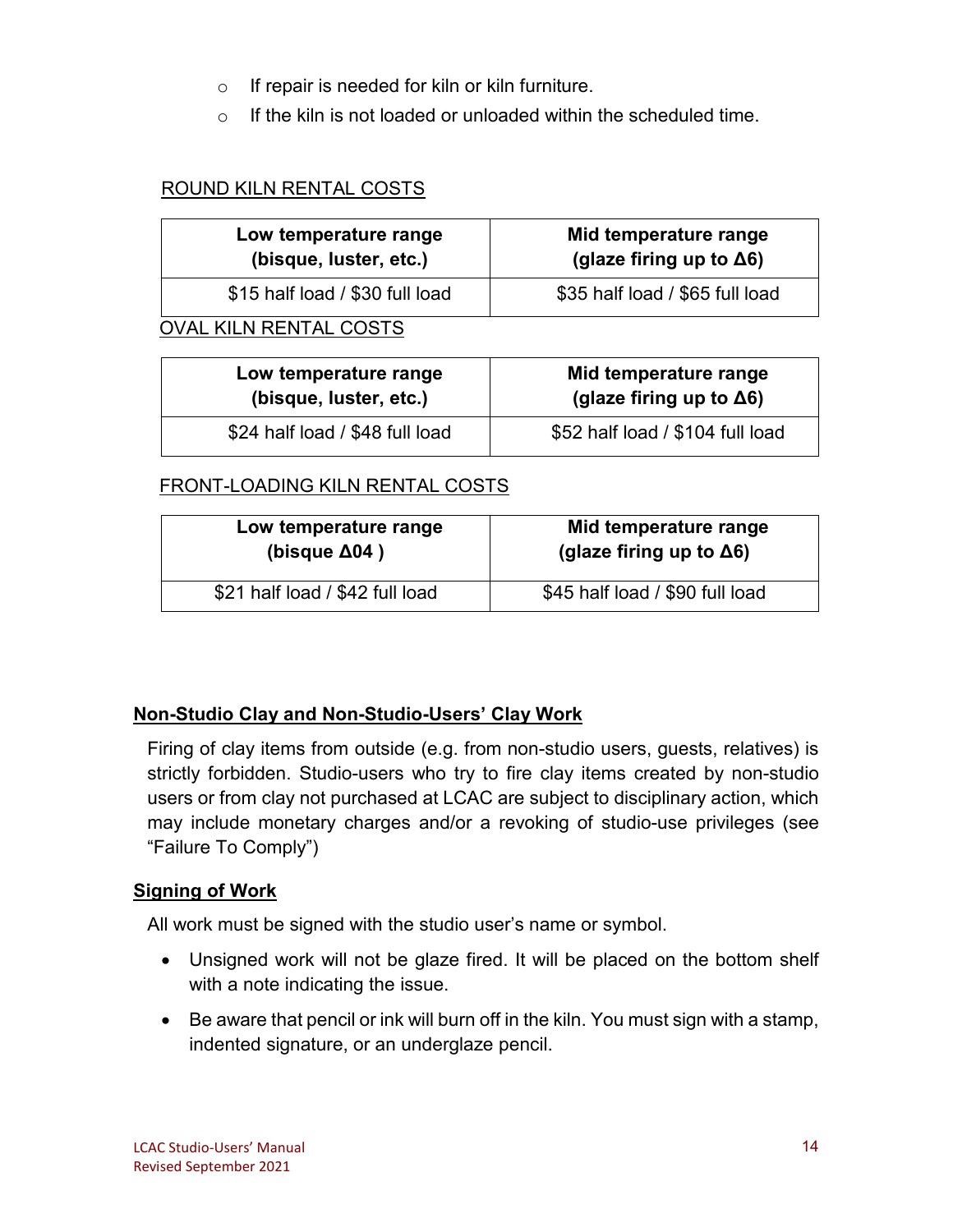# **Technician's Role Regarding Firing**

The Studio Coordinator & Technician is responsible for ensuring that work from classes and workshops cycles through the kilns in a timely manner (2-week turn around). The Studio Coordinator & Technician will do their best to ensure the timely firing of members' work.

## **Breakage**

It is a generally accepted fact that pieces will occasionally be broken in a communal studio. If your work is delicate and you do not want to risk its loss (e.g. it is part of a set) please take personal responsibility for it.

- Keep the work on your shelf until you or someone you trust can load it.
- If you accidentally break someone's work, please leave a note of apology.
- Pieces that were broken and not picked up from the kiln room after 60 days will be discarded.

# **Drying Work in the Kiln Room**

The kiln room is NOT an extension of your rented shelf or studio space where you can leave work to dry.

- Only bone-dry, ready-to-load work is to be placed in the kiln room. If wet work is found in the kiln room it may be removed and left in the general studio.
- If work cracks or damages other people's work because it has been fired while wet, it is the maker's responsibility, not the kiln loader's.

# **Raku Firing**

Raku equipment is available for use during communal LCAC raku events. To learn more about firing raku, speak to the Studio Coordinator & Technician. Note that the Studio Coordinator & Technician cannot supervise individual raku sessions.

# **Final Notes on Firing**

If you feel that your pieces are not being fired in a reasonable length of time or are being damaged in the kiln room, you may have to take ownership. If you know how and want to fire your own work, please book a kiln (see above and speak with the Studio Coordinator & Technician).

Without booking, you may load up to ⅓ of any kiln with your own work providing you load the remaining ⅔ with either program (priority) or studio users' work. You may only load ⅓ of one kiln with your own work at any one time. If you do not know how to load kilns, please contact the Technician, or take part in the Studio Potter Program.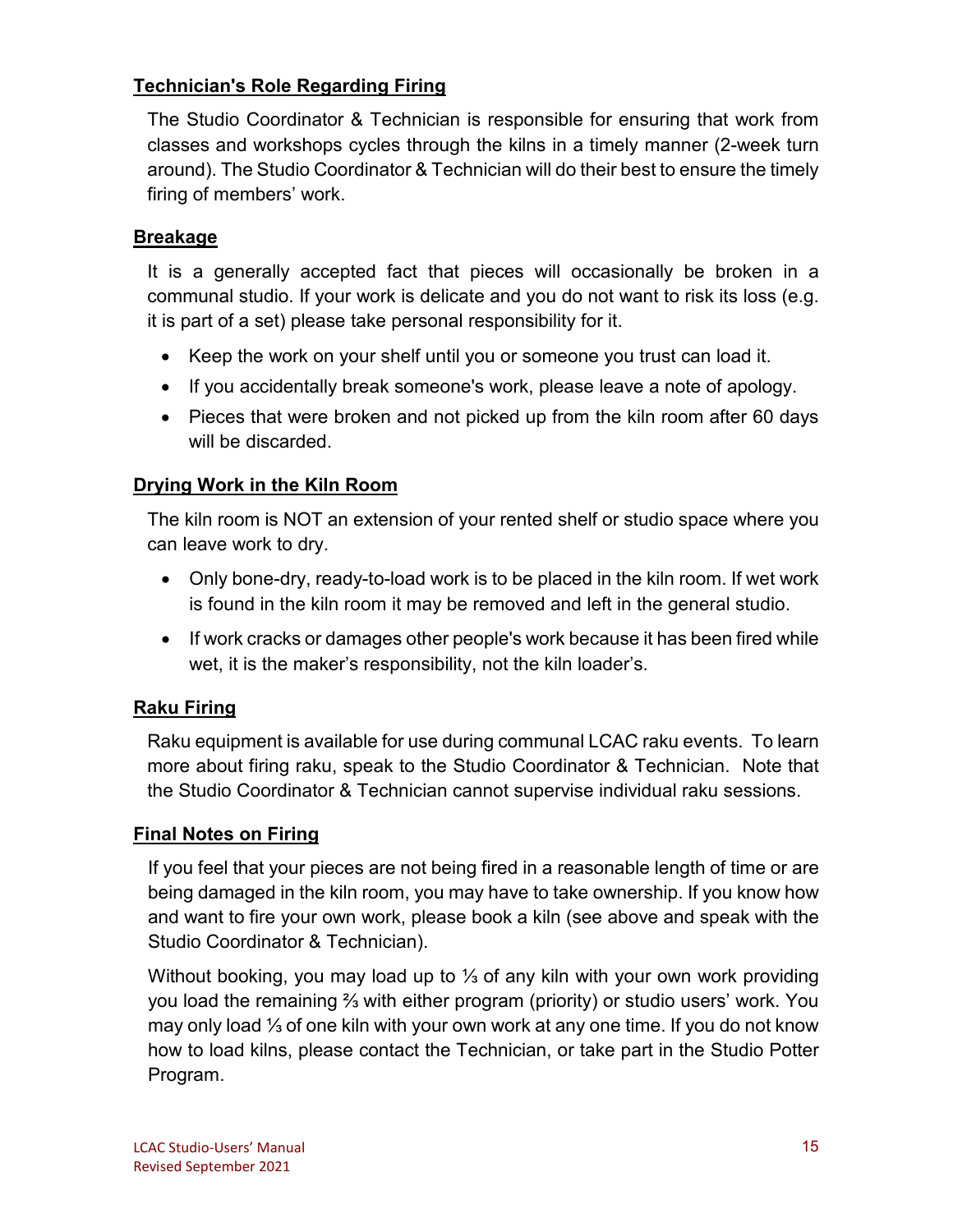## **Clean-Up: Respect Our Community Facility**

The processes of cleaning our studio may differ from those used in other studios. Please familiarize yourself with our processes and if you are unsure of how to do or where to put something, please ask. We would much rather answer your questions than clean up after you.

## **Main Studio Clean-Up**

According to Ontario Health and Safety Laws it is illegal to sweep clay or dry glaze materials (dust that contains silica). Always use wet mopping and damp cleaning methods.

**"Silica in the respirable form is a designated substance under the Occupational Health and Safety Act, and the subject of a specific Regulation. This Regulation applies in part or in whole to workplaces in which silica is present, produced, processed, used, handled or stored.**"

# *If proper cleaning, handling and storage procedures and processes are followed silica will have zero negative effect on your health.*

Please familiarize yourself with the information found under "Working with Clay".

## **Processes**

- Sponge-clean your chair, wheel, foot pedal, table surface, wedging table, glaze area and communal tools/equipment. Anywhere you have worked, walked or dripped.
- One wipe will not completely clean-up clay. You must eliminate dust by double wiping all surfaces with clean water.
- Place the stool and pedal on top of the wheel.
- Return splash pan etc. to the wheel. It is ok to return them wet.
- Do not sweep the floor. Pick up large pieces of clay and discard in garbage cans.
- Sponge large messes and damp mop the floors around your entire work area. (wheel, table, sinks, etc.)
- Please ensure the mop is clean after use.
- To avoid contamination, DO NOT put clay that has hit the floor into reclaim buckets.
- Wash bats, ware boards, and tools both front and back before putting them away. They may be put away damp, not wet.
- DO NOT ASSUME OTHERS STILL WORKING WILL BE HAPPY TO CLEAN-UP YOUR MESS – THEY WILL NOT!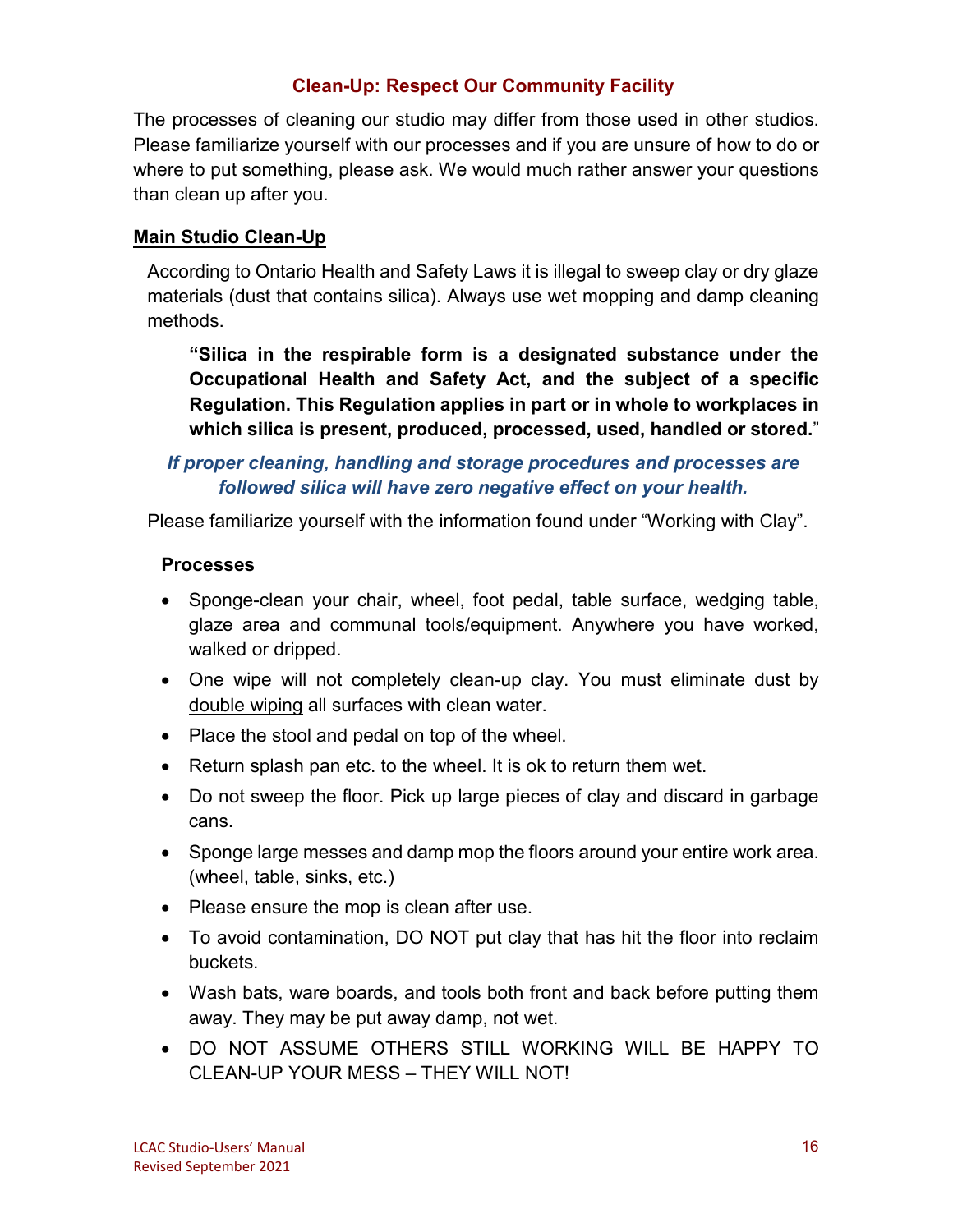#### **Glaze Area Clean-Up**

Due to the various chemicals that comprise glazes, the glaze area presents several potential hazards. If proper processes and procedures are followed, our glaze area is a safe, clean, creative place to work.

#### **Processes**

- Before waxing (use of wax is optional) and glazing, you may wish to cover surfaces with newspaper to facilitate easier and faster cleanup. If you do, discard the newspaper when you are done, do not keep and reuse it.
- Before applying glaze over wax make sure the wax has dried completely.
- If using a sponge to wipe up wax, make certain it has been well cleaned before placing the sponge back in its container. Otherwise, waxy sponges may inadvertently ruin other members' pieces.
- When finished glazing, ensure all surfaces are washed and dust free. This includes outside surfaces of glaze buckets and dollies.
- Scrape down and wipe the inside of glaze buckets to the level of the liquid glaze.
- Any tools with glaze on them should be rinsed in the glaze wash bucket before being washed in the sink to remove the majority of the glaze.
- Clean all brushes and sponges in sink ensuring all glazes and colourants, etc. are removed.
- Ensure tools used for mixing, etc. are clean before putting them away. They may be put away wet.
- Using clean water, wash the floors around the glaze table and sinks.
- Any drips or footprints leading away from the glaze area are your responsibility as well. (e.g. leading to the washroom or kiln room)
- Do not use glaze areas or equipment for any purpose other than glazing.
- Do not use tools intended for food or raw clay in the glaze area.

#### **Equipment**

#### **Common Use Equipment**

Our studio supports a wide range of processes and techniques. We encourage an environment where no one clay process takes precedence over another; the ability to use techniques that are thousands of years old is as important as those being developed today. Safety, technical effectiveness, quality of work and environmental consciousness are the chief principles that govern our facility, equipment, and practices.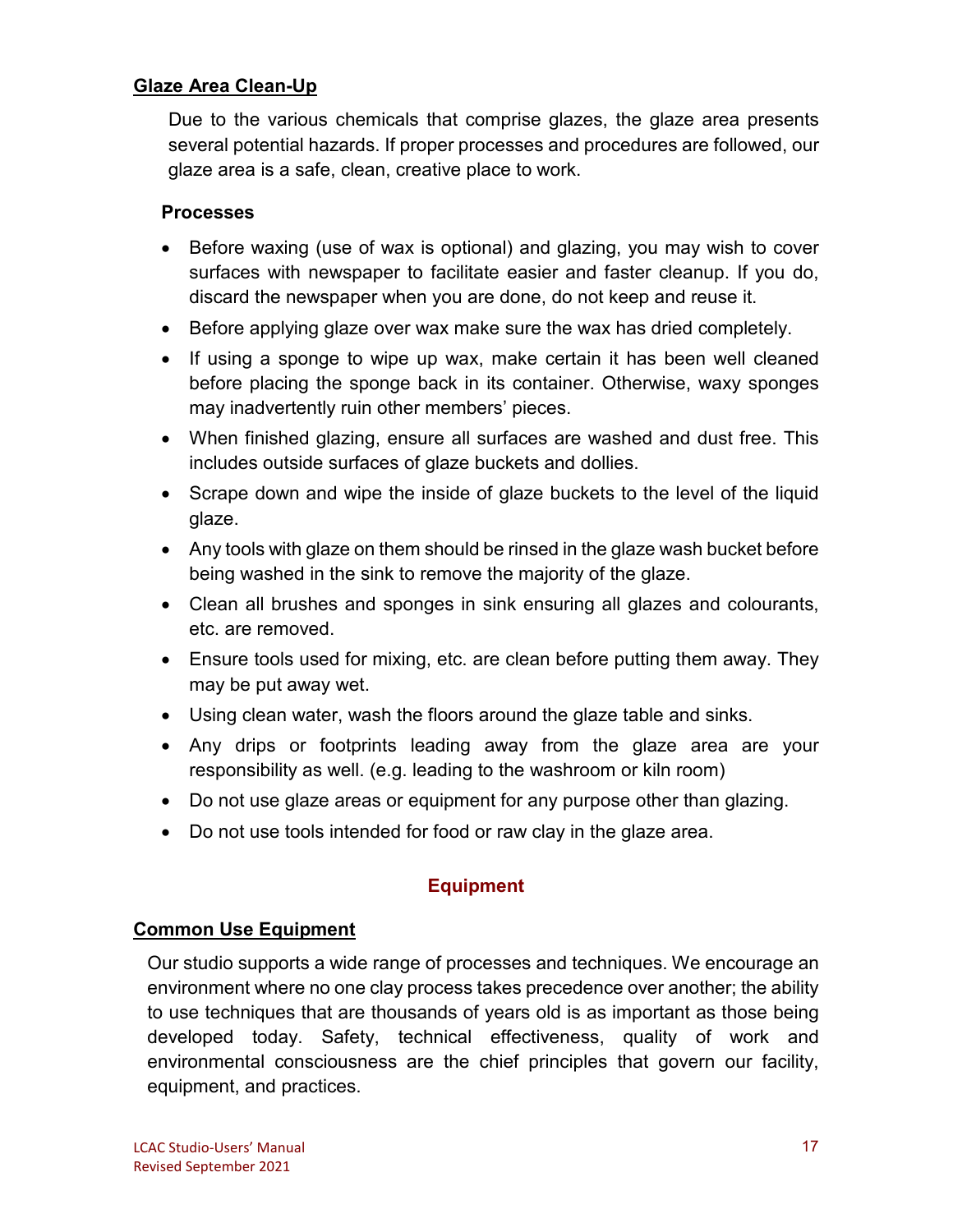The studio has a variety of equipment for common use:

- Potters wheels
- slab roller
- extruder
- handbuilding tables
- wedging tables (slate, plaster, granite and wood )
- a variety of studio glazes  $( \Delta 6)$
- a variety of studio slips
- banding wheels
- a variety of plastic, ceramic, glass, plaster and wood molds
- assortment of bats, ware boards, rolling pins, canvas-covered work boards
- kitchen facilities but, remember the "clean what you use" rule is implied and do not store items in the fridge for more than that day's use.

# **Areas & Equipment for Authorized Personnel**

Certain areas and equipment can be used by authorized personnel only. Those who wish to be trained on the proper and safe use of particular areas or equipment listed below may speak to the Studio Coordinator & Technician.

- 50+ cubic feet of electric kiln space
- 2 portable raku kits
- fully stocked glaze kitchen with assorted tools and equipment for glaze mixing
- pug mill

# **Maintenance**

Any working studio and its equipment will require periodic maintenance. Minor repair to studio facilities, equipment and accessories (replacing elements, repairing wheels, grinding shelves, etc.) is the responsibility of the Studio Coordinator & Technician. Immediately notify the Technician of any issues regarding repairs. Repairs beyond the scope of knowledge or technical ability of the Studio Coordinator & Technician will be performed by an outside professional.

# **Movement of Clay Work**

# **Dry Work**

- Dry work, ready to be fired, can be placed on the "Bisque" shelves in the kiln room.
- Work that has special requirements must have a note with directions or be loaded by the maker. (e.g. "Please fire lying down." or "Please fire lid separately ." etc.) otherwise work will be loaded as it is placed on the shelf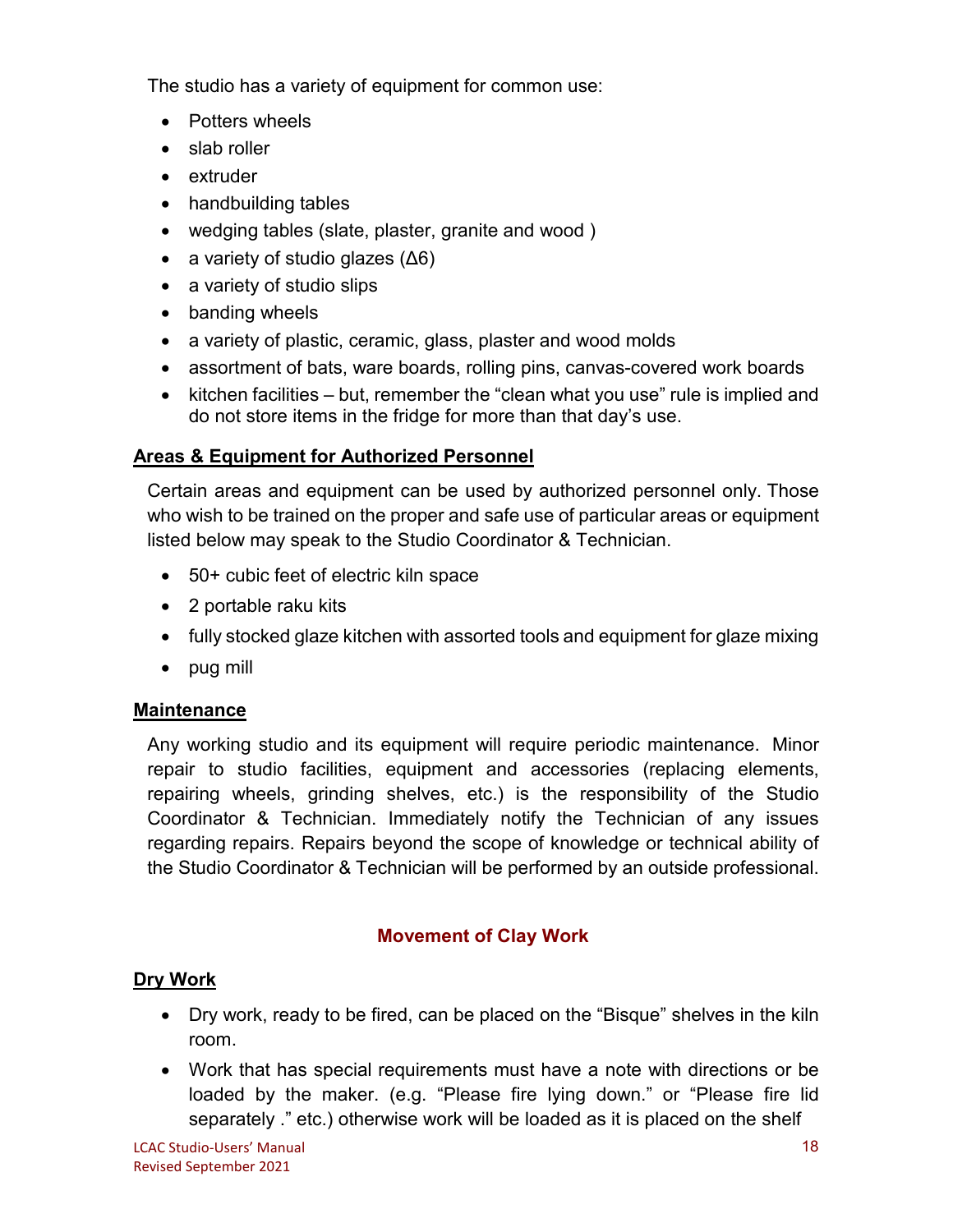#### **Bisqued Work**

- Bisque-fired work will be on the bisque pick-up shelf across from the kiln room.
- Please claim your work within two weeks of firing. The longer work sits on shelves, the more likely it is to become damaged.
- Once a month, all work will be marked with a highlighter. After 60 days, unclaimed work will become LCAC's property to be used at the discretion of LCAC.

## **Glazed Work**

- Glaze work is to be placed on the "Glaze" shelves in the kiln room. Work that has special requirements must have a note with directions or be loaded by the maker. (e.g. "Please fire on tile" or "Please fire lid off" etc.)
- Pieces that need to be fired on a tile should be limited to new glaze combinations or testing new glazes, it is frustrating to load a kiln where every piece needs a tile under it. If every piece you put in the kiln room to get loaded needs a tile under it the kiln team may stop loading your work.
- Glazed work must be free of glaze on the bottom and high enough up the sides to account for running.
- To promote a community atmosphere, no more than 1/3 of a kiln can be of one members' work. If more space is required, either half or the entire kiln must be rented. For more information, re-read "Firing" in this manual or contact the Technician.
- Work that is glaze-fired will be placed on the finished work shelf across from the kiln room.
- Work should be picked up within two weeks. The longer the work remains on the communal shelf, the more likely it is to become damaged.
- After one month, unclaimed work will be marked. After 60 days, unclaimed work will become LCAC's property to be used at the discretion of LCAC.

#### **Problems with Ware**

- Your ware may be on a bottom shelf in the kiln room or pickup area with a note indicating an issue such as glaze on bottom of pot, not signed, glaze too thick or peeling off, pot cracked or broken. Simply correct the issue and place the work back on the appropriate shelf.
- Despite best efforts accidents happen. Please be forgiving if your work is damaged.
- Out of respect, please leave a note of apology if you damage someone else's work.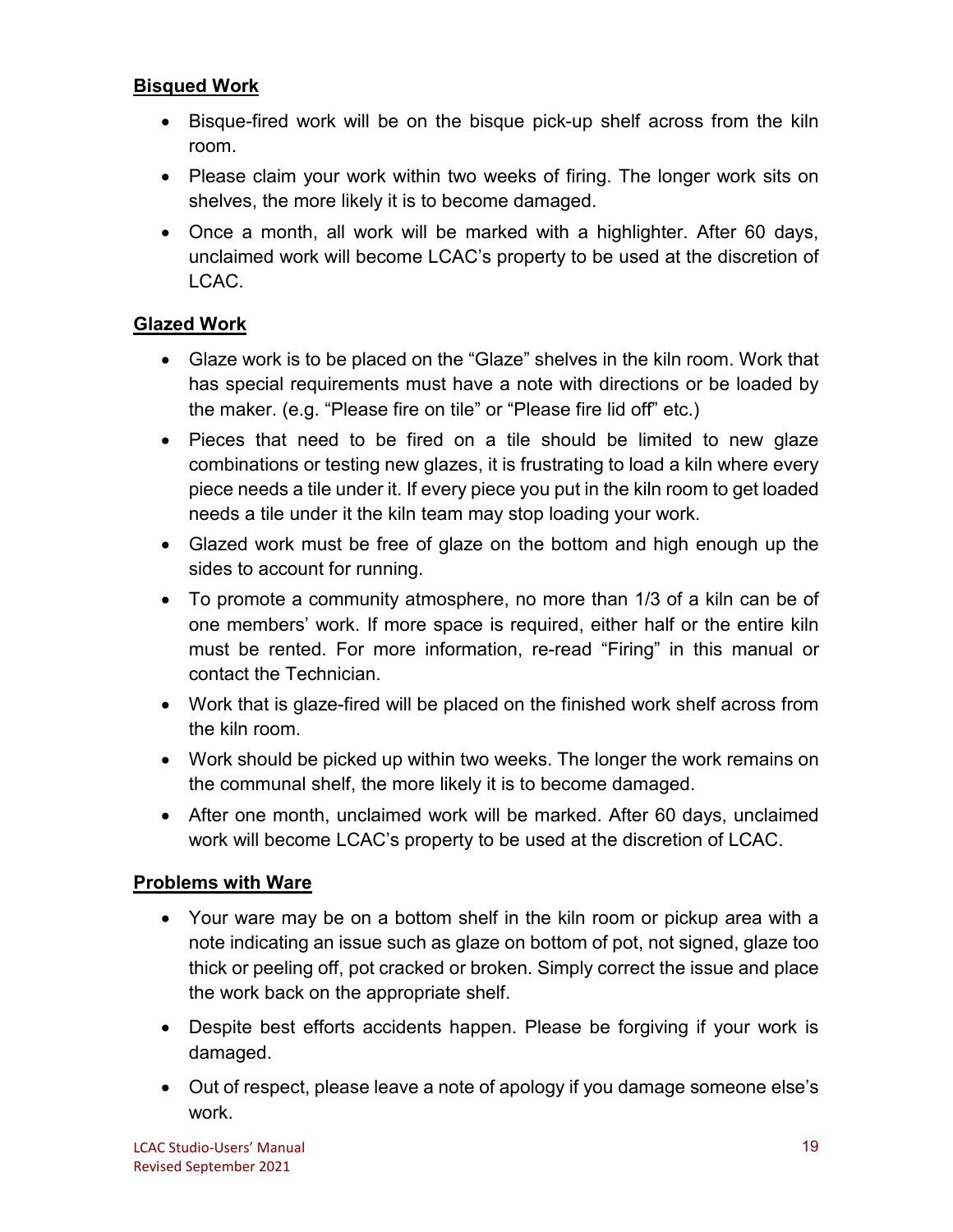• Work with issues that is not picked up within 60 days may be discarded.

# **Health and Safety**

# **Safety in the Studio**

LCAC's studio is a working space where activities and practices affect other people and may be potentially dangerous. The space, its equipment, materials, and users must be respected and treated appropriately. If you see anything that seems unsafe, stop and seek information. Health and safety information is posted beside the sink in the glaze area.

# **General Studio Safety Rules**

- Dry sanding clay at any stage, (dry, bisque, glazed) is strictly prohibited at LCAC. If you must sand, use the wet sanding procedure only.
- When mixing glazes, a Respirator with P-100 cartridges (available from our ceramics suppliers or a hardware store) or a fitted N95 mask must be worn. We recommend that all studio-users who mix glazes purchase their own respirator.
- Non- latex gloves should be worn when glazing if you are:
	- o sensitive to metals, or
	- o have health difficulties that you do not want to exacerbate.
- Wear stable, comfortable shoes and comfortable but not overly loose clothing.
- Long hair should be tied back. Do not wear hanging jewelry or drawstrings that may get caught in machinery or in the potters' wheels.
- Children must be accompanied by an adult at all times and must never enter the glaze kitchen.
- No running in the studio.
- Wet floors are slippery! Take care after mopping and use the wet floor signs.
- Ensure proper training on all equipment prior to use.

# **Areas of Safety Concern**

There are a variety of hazards associated with working in a clay studio. The specific precautions and hazards can be grouped into three categories: Working With Clay, Glazes and Glazing, and Kilns and Firing.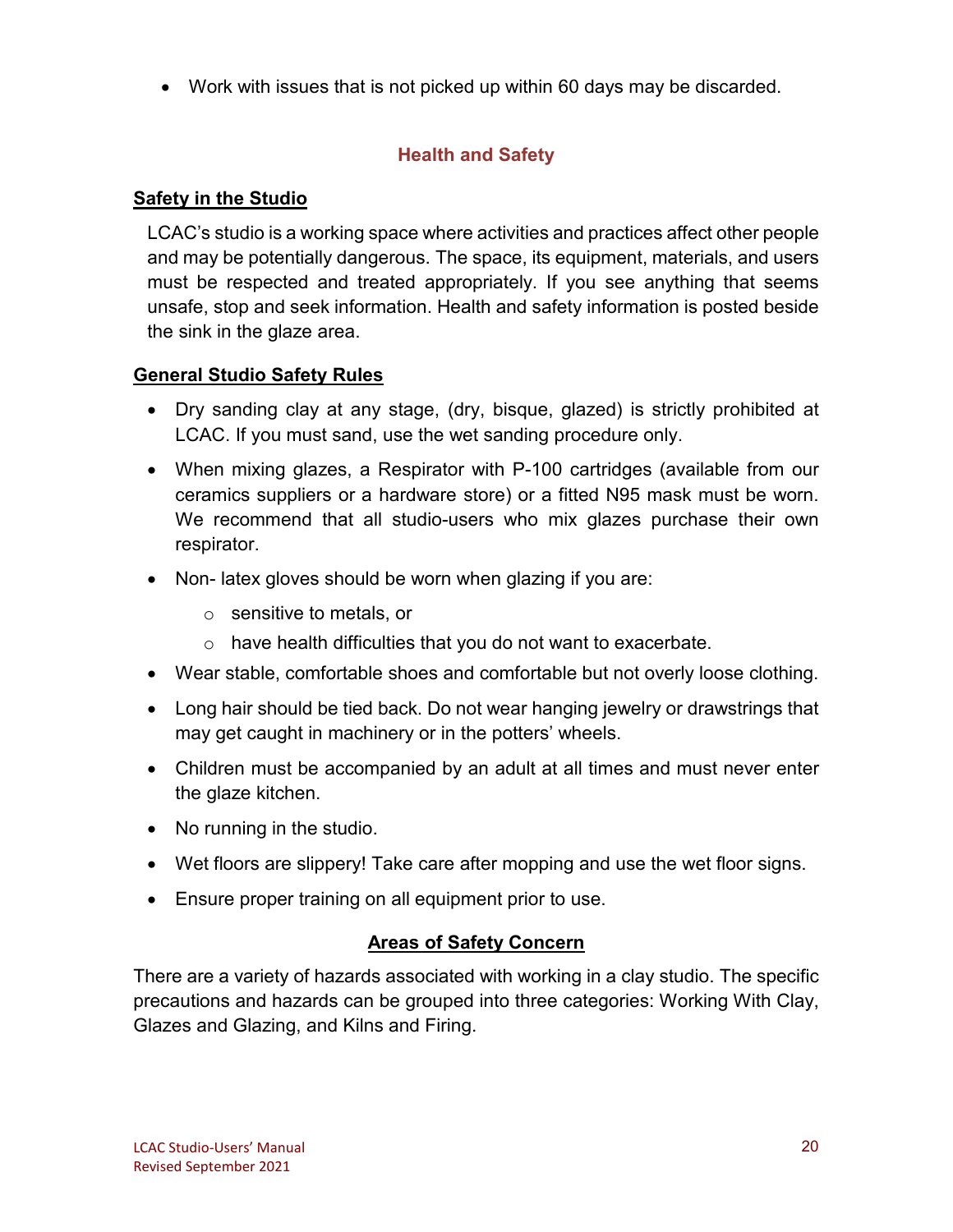#### **Working With Clay**

Clays are comprised of hydrated aluminum silicates, often containing large amounts of crystalline silica. Other impurities may include organic matter or sulphur compounds. Manufacturers sometimes modify clay properties by adding grog (ground firebrick), sand, talc, vermiculite, perlite, and small amounts of minerals such as barium carbonate and metal oxides. Many of these components present potential hazards.

#### **Hazards**

- **SILICOSIS** is a form of occupational lung disease caused by inhalation of crystalline silica dust. Silicosis is a progressive, debilitating and often-fatal lung disease. Silicosis is an irreversible condition. When small silica dust particles are inhaled they embed themselves deeply into the tiny alveolar sacs and ducts in the lungs where oxygen and carbon dioxide gases are exchanged. Once these are blocked, they cannot be cleared and breathing becomes laboured or prevented.
- Silica is a main component of clay. Clay on the floor or other surfaces will dry and pulverize into fine dust. Walking on this will stir up microscopic grains of silica into the air. Dry sweeping the floor or tables in a clay studio causes the same issues. Once airborne, inhalation is unavoidable.
- Sand, perlite, grog, and vermiculite (all potentially used in our studio) also contain free silica and are, therefore, highly toxic by inhalation.
- Sanding finished green-ware, can create very high concentrations of hazardous silica dust.
- Wet silica does not become airborne and therefore is not a health hazard.
- Vermiculite is also frequently contaminated with asbestos.
- Nytal brand talc also contained asbestos. This is no longer being sold. Our stocked talc does not contain asbestos.
- Pneumonia, asthma, skin irritation or other problems may occur with exposure to mold growing in wet clay that is being soured or aged in a damp place, or with inhalation of dry aged clay containing spores.
- Improper position while throwing on a potter's wheel for long periods of time may result in carpal tunnel syndrome or other repetitive strain injuries. Pain, numbness and/or pins and needles in the thumb and first three fingers, are common symptoms.
- Back problems may arise from improperly bending over the potter's wheel for long periods of time.
- Clay is heavy and if lifted improperly can cause injury.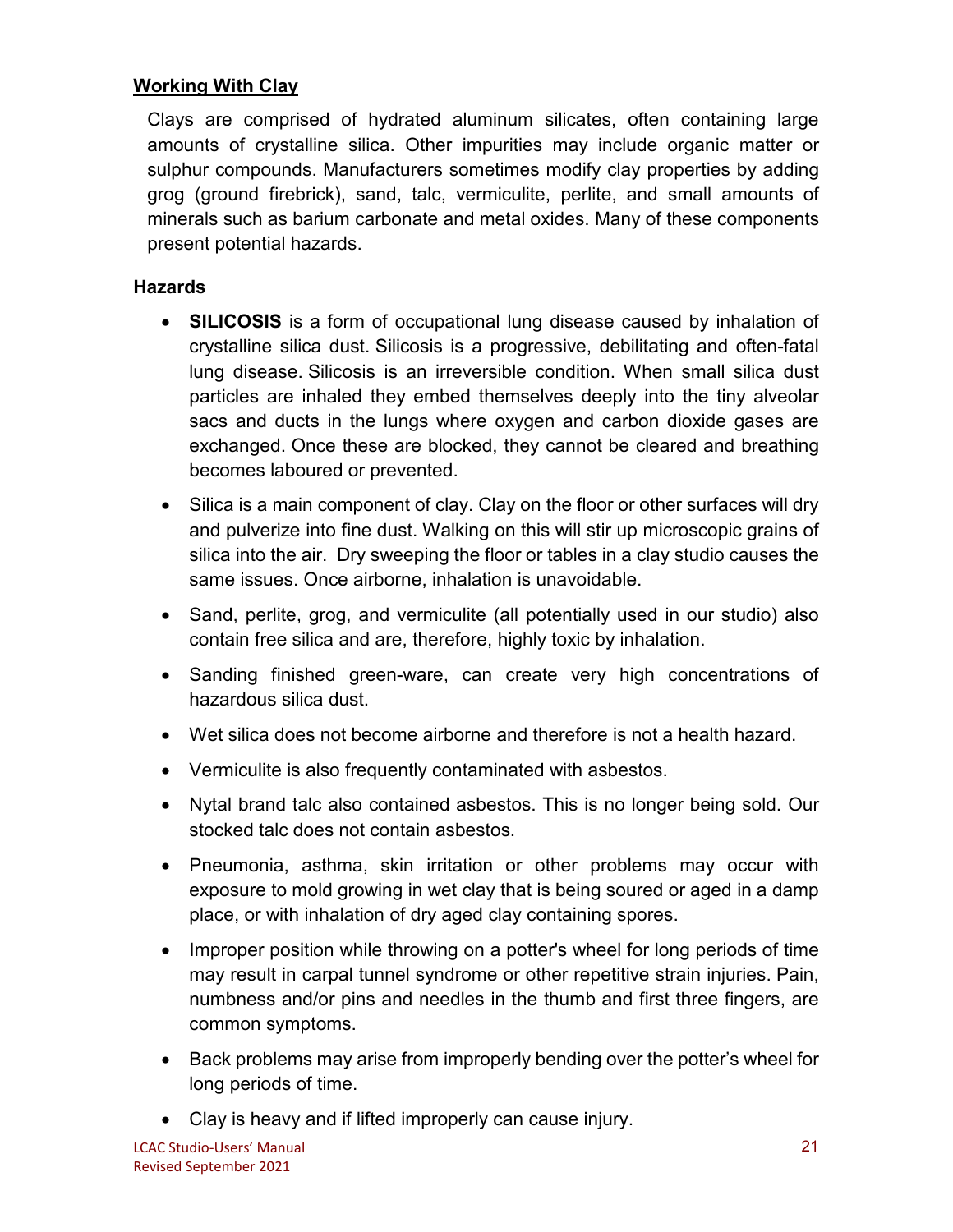#### **Precautions and Procedures**

The best way to prevent silicosis is to identify workplace activities that produce crystalline silica dust and then to eliminate or control the dust.

*If precautions and procedures set out below are adhered to, we can maintain control over our dust and prevent clay and silica hazards in our studio.*

- Use wet or damp cleaning methods on all surfaces and tools used for clay.
- Use premixed clay, such as that sold at LCAC, to avoid exposure to large quantities of clay dust.
- Wear separate work clothes while in the studio. Choose clothes of material and design that don't trap dust. Wash clothes frequently, or when visibly dirty and separate from other laundry.
- Avoid clay contact with broken skin. Use a skin moisturizer after using the studio, the silica content in clay and glazes will dry out your skin more quickly than it normally would and can lead to your skin cracking
- To prevent back problems, always lift with bent knees. Exercise and massage may relieve minor muscular pain.
- Keep wrists in a non-flexed position as much as possible to prevent carpal tunnel syndrome or other repetitive strain injuries. Take frequent work breaks.
- If you are feeling pain you are using improper positions/techniques and should seek advice.
- Finish green ware while still wet or damp with a fine sponge instead of sanding when dry.
- Wet sand if sanding is necessary.
	- o Wet your clay, bisque, or vitrified clay so that that as you sand dust becomes a paste rather than airborne.
	- o Wet sandpaper is designed to remain intact when used with water and may be purchased at any hardware store.
	- o An unglazed piece of vitrified clay or a sanding stone works well for wet sanding other clay.
	- o Diamond sanding pads or discs work well for removing glaze drips
	- o When wet sanding is complete, the "paste" is washed off and into the sink preventing a dust inhalation hazard.
	- o This also avoids that lovely "nails on the chalkboard" sensation!
- To avoid dust build up, wet mop floors and work surfaces daily with clean water.

Please refer to LCAC's Silica Exposure Policy under Health & Safety in our Operational Policy Manual.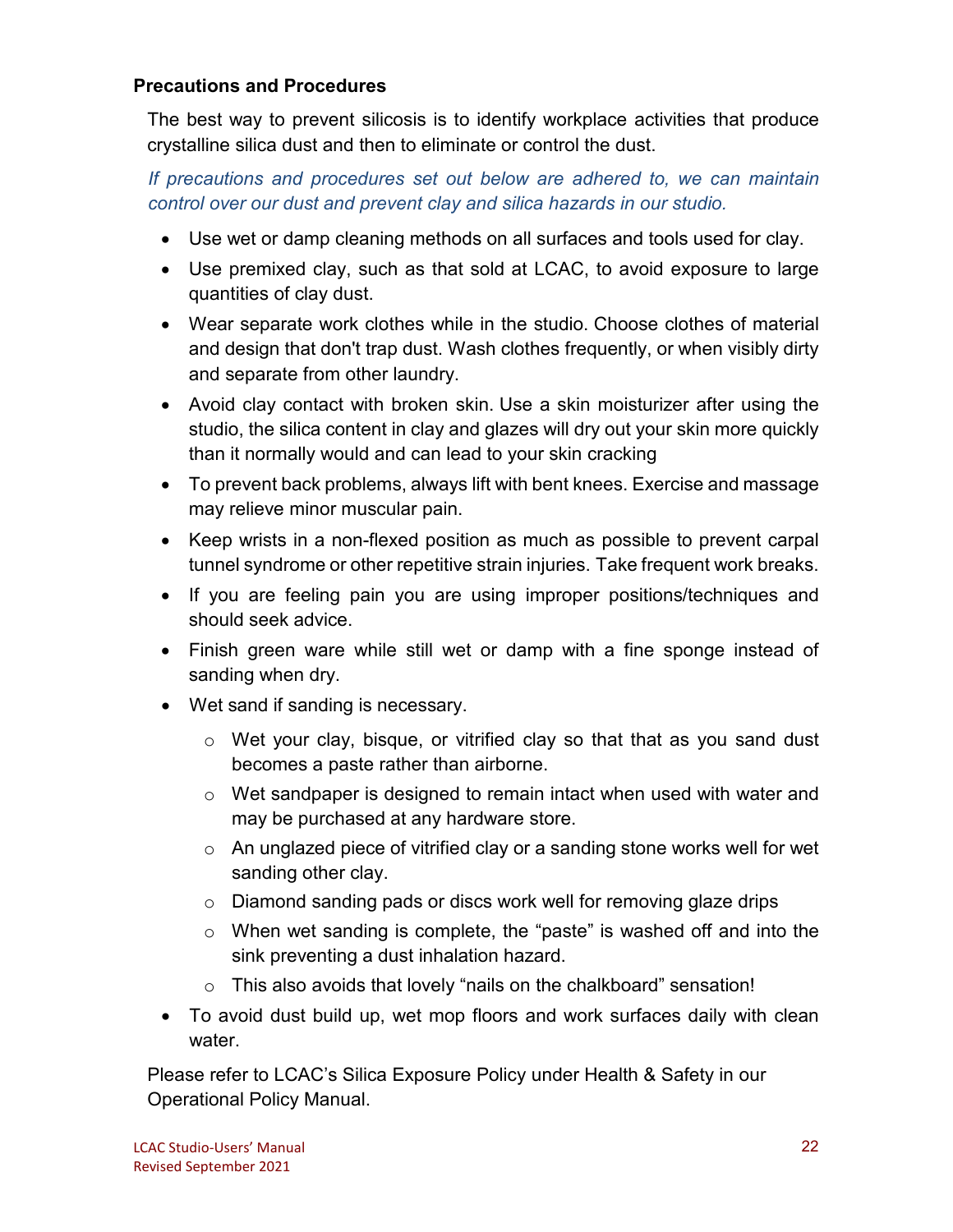#### **Working With Glazes and Glazing**

Glazing is most often the finishing step in clay work. As glazes are comprised of materials that can be considered harmful or hazardous to health and the environment, care should be taken in using them. All studio-users should familiarize themselves with the following information about glazes and glazing.

## **What Is a Glaze?**

Essentially, glazes (glass) used to colour or finish-coat clay pieces are a mixture of **silica**, **fluxes,** and **colourants**. Not all of the materials listed/mentioned below are ingredients in LCAC's studio glazes. However, you may encounter them on your clay journey. Please consult the glaze recipes to understand what materials and compounds are in specific LCAC glazes. Material Safety Data Sheets (MSDS) are available in the glaze kitchen for all components of our glazes.

**Silica** is the main glass former in glazes. It also binds to the silica in clay creating permanent adhesion between clay and glaze. Silica has a very high melting point. Common **fluxes** including lithium, calcium, and sodium are used to lower the melting point so a glaze will melt at the same temperature as the clay's vitrification point. Vitrification is when the clay transforms into a waterproof, rock-like substance. This is known as a ceramic state.

Most commonly, an assortment of metal oxides or other metal compounds are used as glaze **colourants**. These colourants dissolve into the glass as it melts and combine with other materials changing form and producing colour effects on pieces. When the glass cools, the colours are trapped in the glass. Glaze colourants are present in such small quantities that wet or fired glazes are not usually a great hazard. Nonetheless, it is advisable to keep your hands and working area as clean as possible to avoid ingestion and/or inhalation of glaze materials.

#### **Hazards**

Some metals have inherent poisonous qualities or will leach into acidic liquids such as vinegars or juices sitting in a clay vessel. Therefore, metals as glaze colourants need be handled and used properly.

- If allowed to enter the bloodstream, manganese can cause Parkinson'sdisease like symptoms.
- Lusters and metallic glazes are often fired in a reduction atmosphere, such as in raku firing. These glazes often contain mercury, arsenic, highly toxic solvents such as aromatic and chlorinated hydrocarbons, and oils.
- Some under-glazes and over-glazes use mineral spirits as their base instead of water. Prolonged inhalation or skin contact with mineral spirits can cause short-term health hazards ranging from vomiting to rashes. A respirator with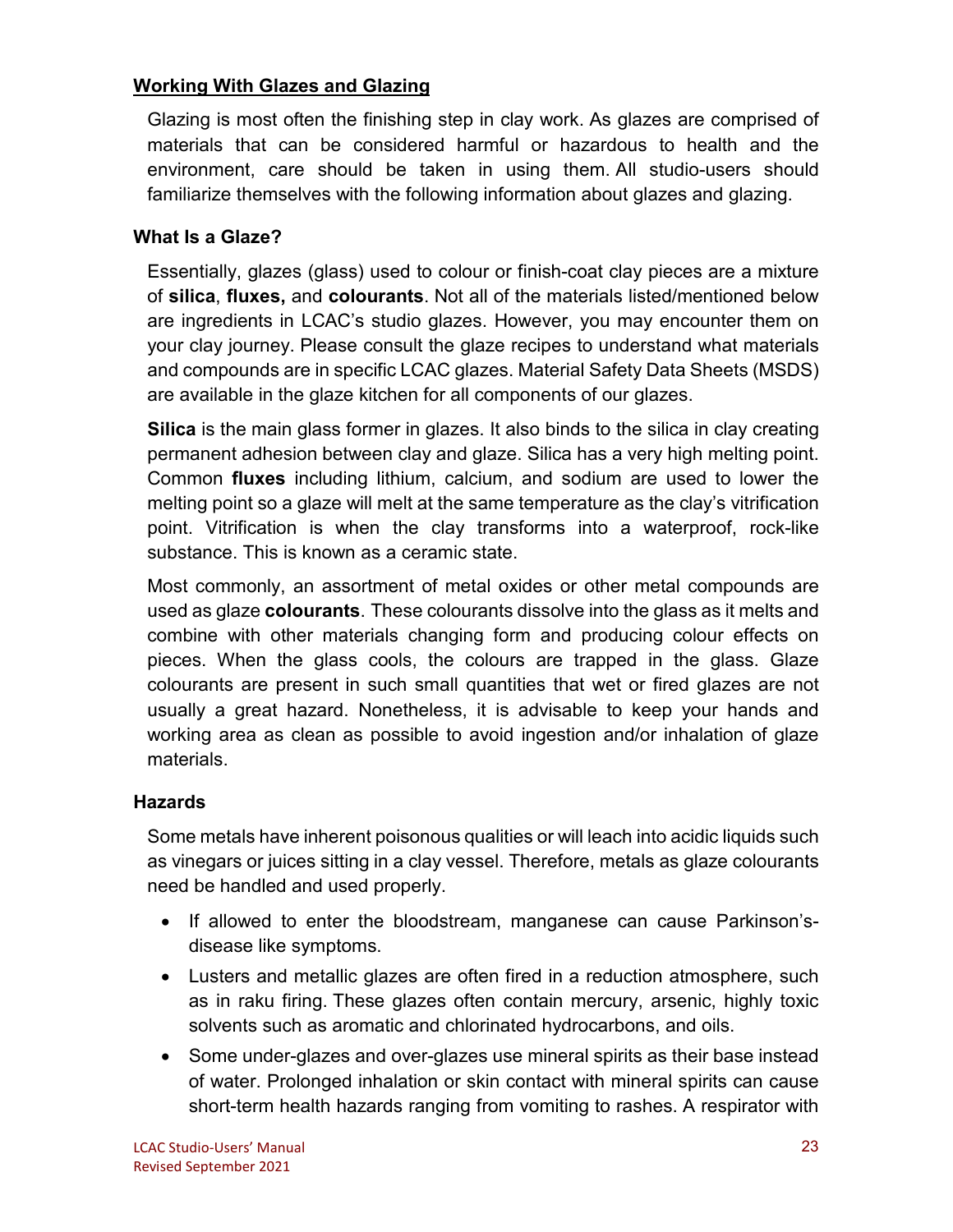a noxious gases cartridge in combination with using these materials in a well ventilated area can reduce risk.

- \*Lead compounds are highly toxic by inhalation or ingestion. Symptoms of lead poisoning include damage to the peripheral nervous system, brain, kidney, or gastrointestinal system, as well as anemia, chromosomal damage, birth defects and miscarriages. \*Lead is strictly prohibited at LCAC.
- Certain colourant compounds of particular metals are known as probable human carcinogens, including arsenic, beryllium, cadmium, chromium (VI), nickel, and uranium.
- Antimony, cobalt, lead, lithium, manganese, and vanadium colourant compounds are highly toxic by inhalation.
- Antimony, arsenic, chromium, vanadium, and nickel compounds are moderately toxic by skin contact.
- Free silica occurs in many of the clays, ash, flint, quartz feldspars, talcs, etc. used in glazes. (See the discussion above for the hazards of silica and the disease silicosis. Preparing glazes can result in the inhalation of toxic materials if a properly fitting respirator is not used .
- Soda ash, potassium carbonate, alkaline feldspars, and fluorspar used in glazes are skin irritants.
- Spray application of glazes without proper equipment and procedure is very hazardous due to potential inhalation of glaze mists.
- Glazes containing solvents are both flammable and hazardous.
- Glazes that are crazed (or crackled) are not to be used on surfaces in contact with wet food. The small cracks can expose metals that can leach into foods (particularly acidic foods) and can, over time, cause toxic effects. As well, the small cracks can trap bacteria and cause spoilage of the food or illness if not properly sanitized.
- When heated to a steaming temperature, paraffin and other waxes are carcinogenic.

#### **Precautions**

- Use only lead-free glazes. If the commercial glaze does not state "lead-free" or "leadless" on the label, assume it contains lead until proven otherwise. **All the glazes in the LCAC studio are lead-free. There is no lead in the building.**
- If possible, do not use colourants that are known human carcinogens and avoid probable human carcinogens. There is no known safe level of exposure to carcinogens.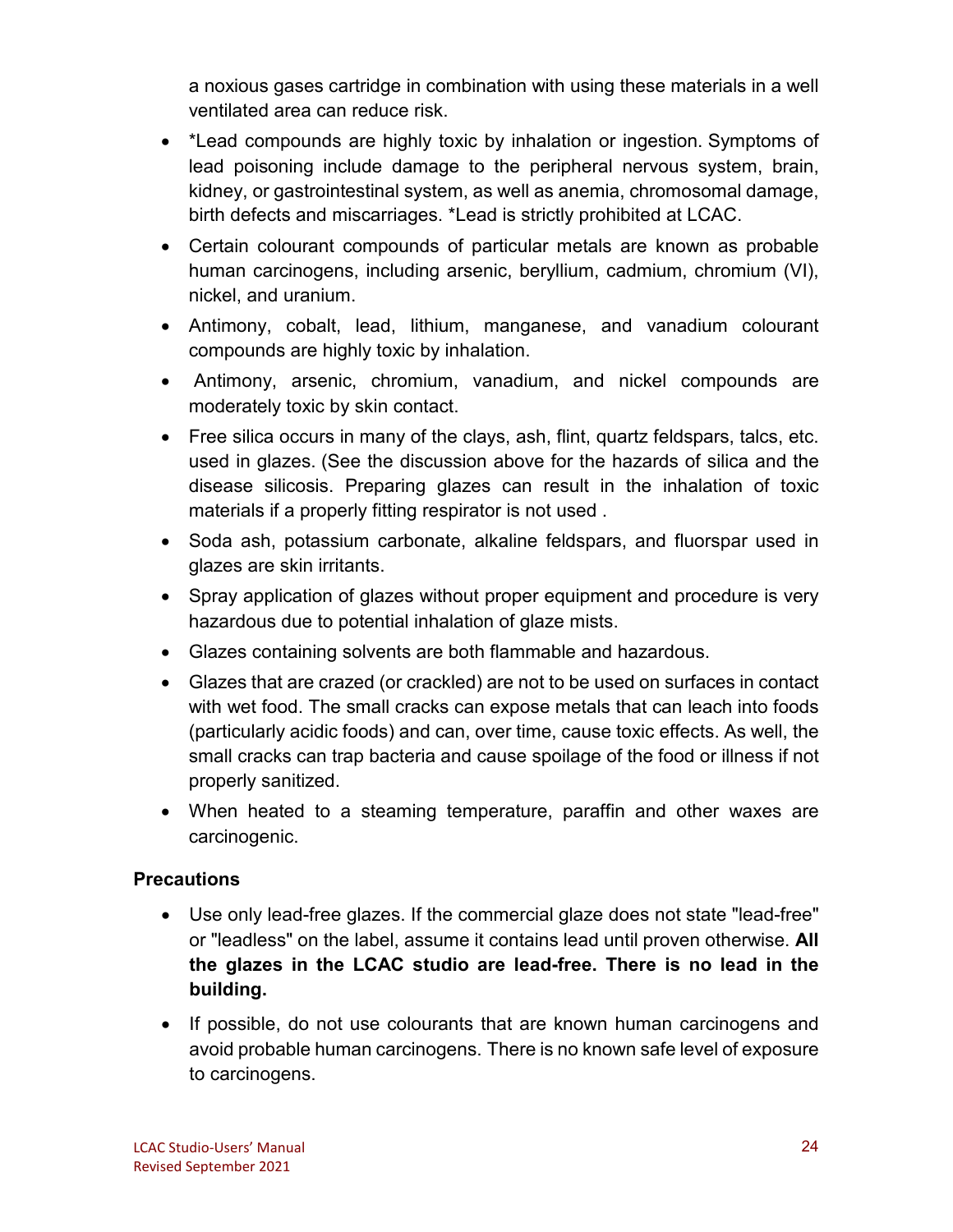- Lusters should only be used in a well-ventilated room away from other people and while wearing a Half Face Respirator with Organic Vapour Respirator Cartridges. (Respirator can be purchased from a ceramics supplier or a hardware store.
- Use only wet cleaning practices for areas and tools that have been used for glazing.
- Wear a respirator and use the venting system when weighing and mixing powdered ingredients.
- Wet glazes are not an inhalation hazard.
- Good housekeeping procedures and wet clean-up of spills all but eliminate the risk of inhalation of toxic dusts.
- Thoroughly wash hands, arms and exposed skin after glazing.
- NEVER eat or drink in the glaze area or glaze kitchen.
- Gloves should be worn while handling any wet or dry glazes if you
	- are at all sensitive to heavy metals,
	- or have health complications that need not be exacerbated.
- If you are not sure of the food safety of a studio glaze, please consult LCAC's Studio Coordinator & Technician.

# **Unused Glazes and Glaze Waste**

Any glaze left over from normal studio practice is considered glaze waste. This may come from a wide variety of sources, e.g. brushes, drips or splatter on floor or table surfaces, rinse buckets, etc. All glaze waste should enter the recycling program via the glaze wash bucket then the glaze area sink.

# **Wax and Resists**

Wax and resists are used prior to glazing to keep glaze off the underside of work or to keep an area glaze-free for aesthetic reasons.

Glaze remaining on the bottom of work will melt and bond to the kiln shelf when fired. Kiln shelves are expensive to replace and it is arduous to grind and reapply wash to them. Please be conscious of your glazing and place your work on a tile or clay cookie (bisque slab) if you are unsure of your glaze.

- When waxing, use only dedicated wax brushes and rinse thoroughly with hot water and soap.
- LCAC provides liquid, water-soluble wax in the studio. Do not use solid or melted wax. Paraffin and other waxes when heated to a steaming temperature are carcinogenic.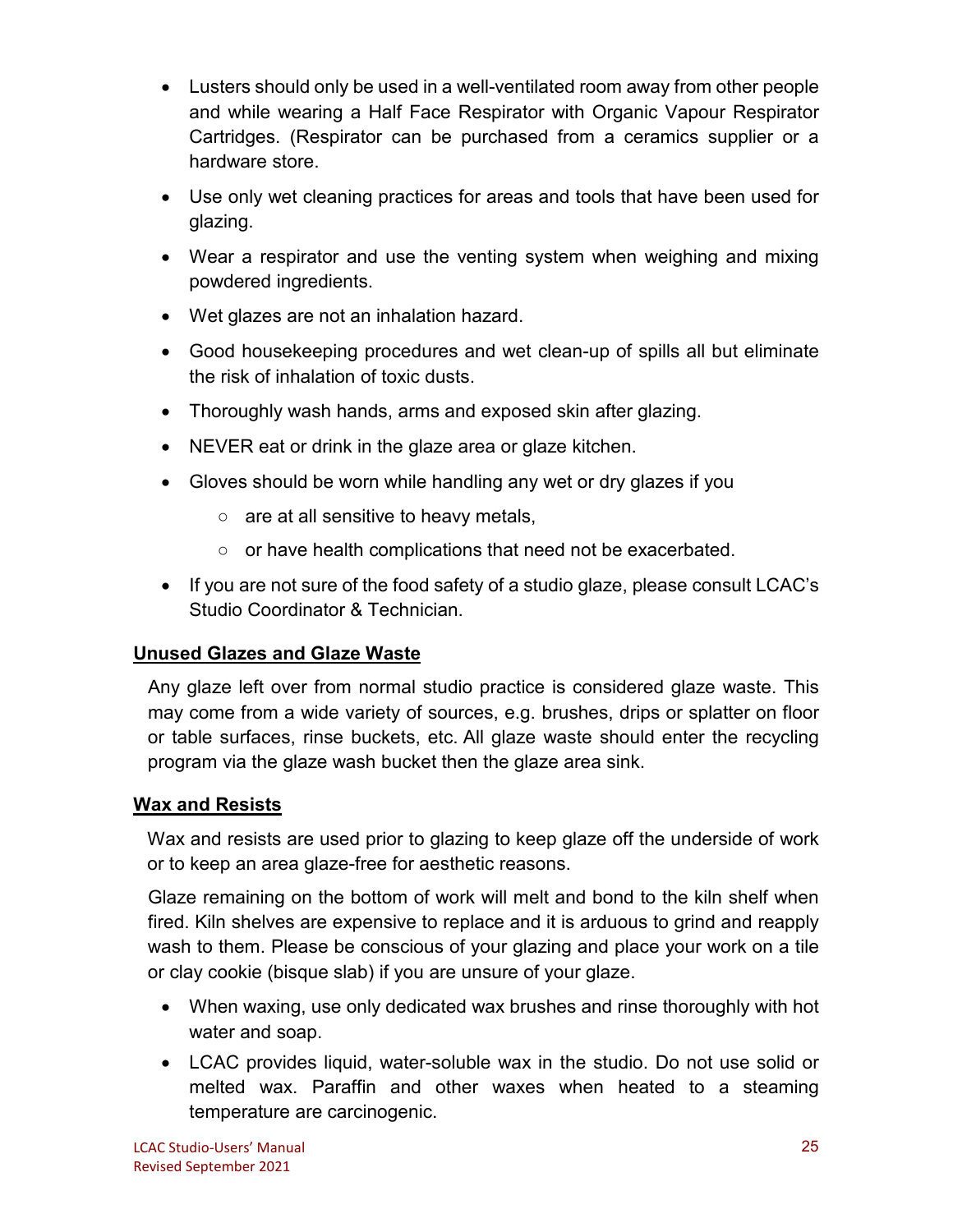• Food colouring is mixed into the studio's wax to make it easier to see when it is applied on bisque ware. The colourant will burn off in the kiln.

## **Kilns and Firing**

Electric kilns and fuel-fired kilns heat clay work to the desired firing temperature. Essentially, the kilns transform clay into a rock-like, ceramic material.

As the electric current passes through the metal coils on the walls of the kiln, it becomes increasingly hot. Electric kiln firing is always produces an oxidation firing. The temperature rises over approximately 15 hours until the kiln shuts off at the desired temperature.

Fuel-fired kilns (**atmospheric or reduction**), such as raku and gas kilns, are heated by combustion. Gas (natural or propane) and wood are the most common fuels. These kilns may be placed indoors or outdoors depending on their inherent properties and ventilation systems.

Firing temperatures can range from as low as 1112°F for lustre, 1,382°F for raku and bisque ware, to as high as 2,372 °F for stoneware, and 2,642 °F for certain porcelains.

## **Hazards**

There are many potential hazards when firing pottery.

- The early stages of bisque firing involve the oxidation of organic clay matter into carbon monoxide and other gases produced from combustion.
- Sulphur breaks down later producing highly irritating sulphur oxides.
- Nitrates and nitrogen-containing organic matter break down to nitrogen oxides.
- Lead (Galena), cornish stone, crude feldspars, low grade fire clays, fluorspar, gypsum, lepidolite and cryolite can release toxic gases/fumes during firings.
- Carbonates, chlorides, and fluorides are broken down to release carbon dioxide, chlorine, and fluorine gases.
- Many metal fumes generated at high temperatures are toxic when inhaled.
- Carbon monoxide from fuel-fired kilns or the combustion of organic matter in clays is highly toxic by inhalation and can cause oxygen starvation. One symptom of carbon monoxide poisoning is an intense frontal headache, unrelieved by analgesics (pain-killers like Aspirin or Advil).
- Hot kilns produce infrared radiation, which is hazardous to the eyes. There have been reports of cataracts from years of looking inside hot kilns.
- Heat generated by the kiln can cause thermal burns. The Edward Orton Jr. Ceramic Foundation reported that when a kiln was operated at 2370 °F, the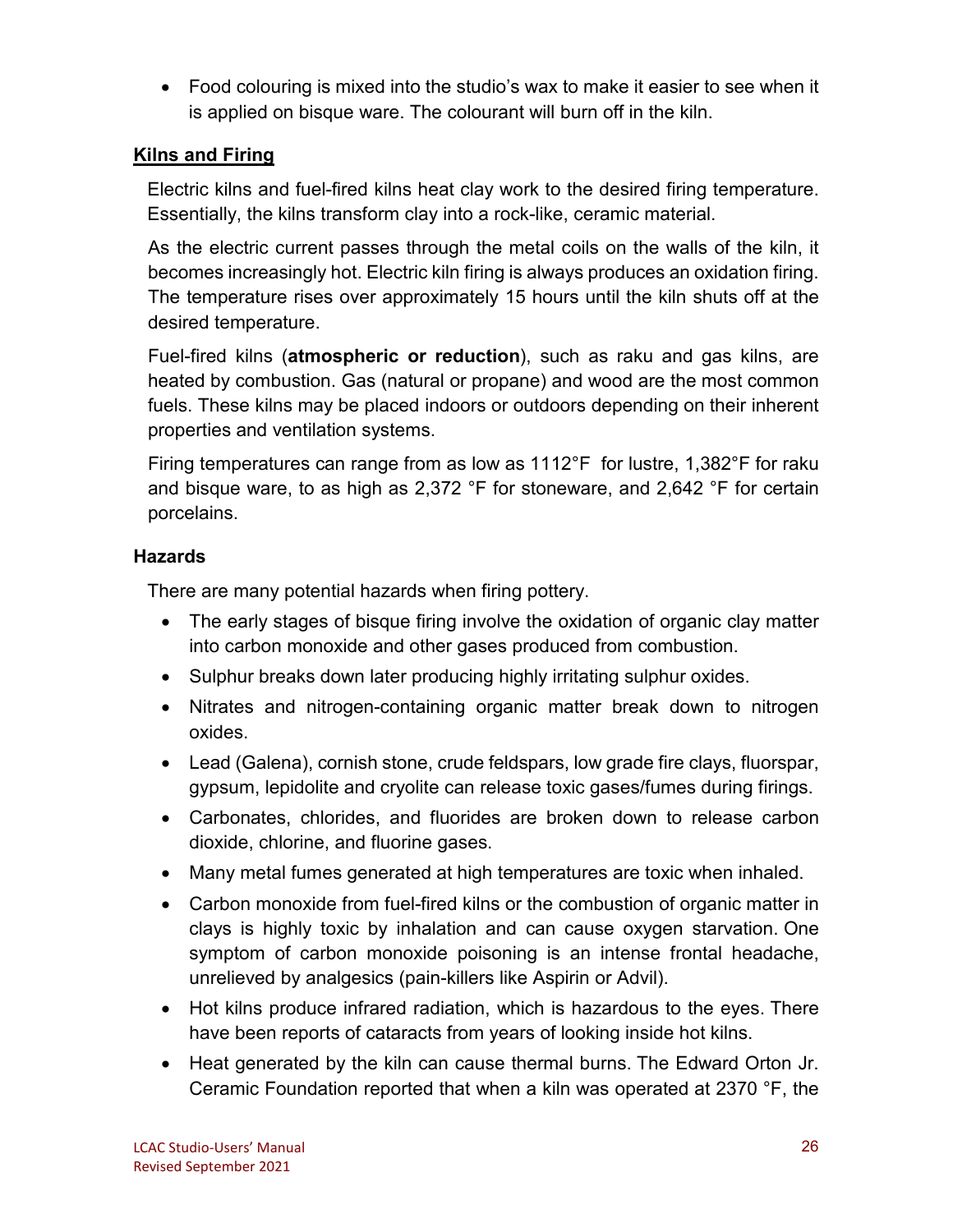surface temperature of the kiln was at or above 595 °F, and the temperature one foot away from the peephole was 156 °F.

- Heat produced by even small electric kilns can cause fires in the presence of combustible materials or flammable liquids.
- Kiln room temperatures often exceed 100 °F (37.8 °C), even with proper ventilation.

#### **Precautions**

- Do not attempt to operate a kiln unless you have been fully trained to do so.
- Due to off-gassing all kiln types must be properly vented.
- Do not use lead compounds ever.
- If purchasing or adopting pre-made glazes, ensure they are labeled lead-free.
- If a commercial product says it contains lead but is "food-safe" it is not allowed in the LCAC studio or to be fired in our kilns.
- We do not use cones while firing so do not look through the kiln peep holes as this can be hazardous.
- Lumber, paper, solvents, paints or other combustible and flammable materials must not be stored in kiln areas.
- Always check that the kiln has shut off.
- If gas leaks are suspected (e.g. gas odour): shut off gas at the source (basement); shut off power to the kiln room at the circuit breaker; and call the gas company.
- Look at the display on the kiln to see if it is too hot to touch. If not sure, stay clear.

*If studio-users consistently follow the above policies and procedures at LCAC we will continue to have a safe, creative, world-class studio at London Clay Art Centre.*

*Please enjoy our studio safely, cautiously, and fully!*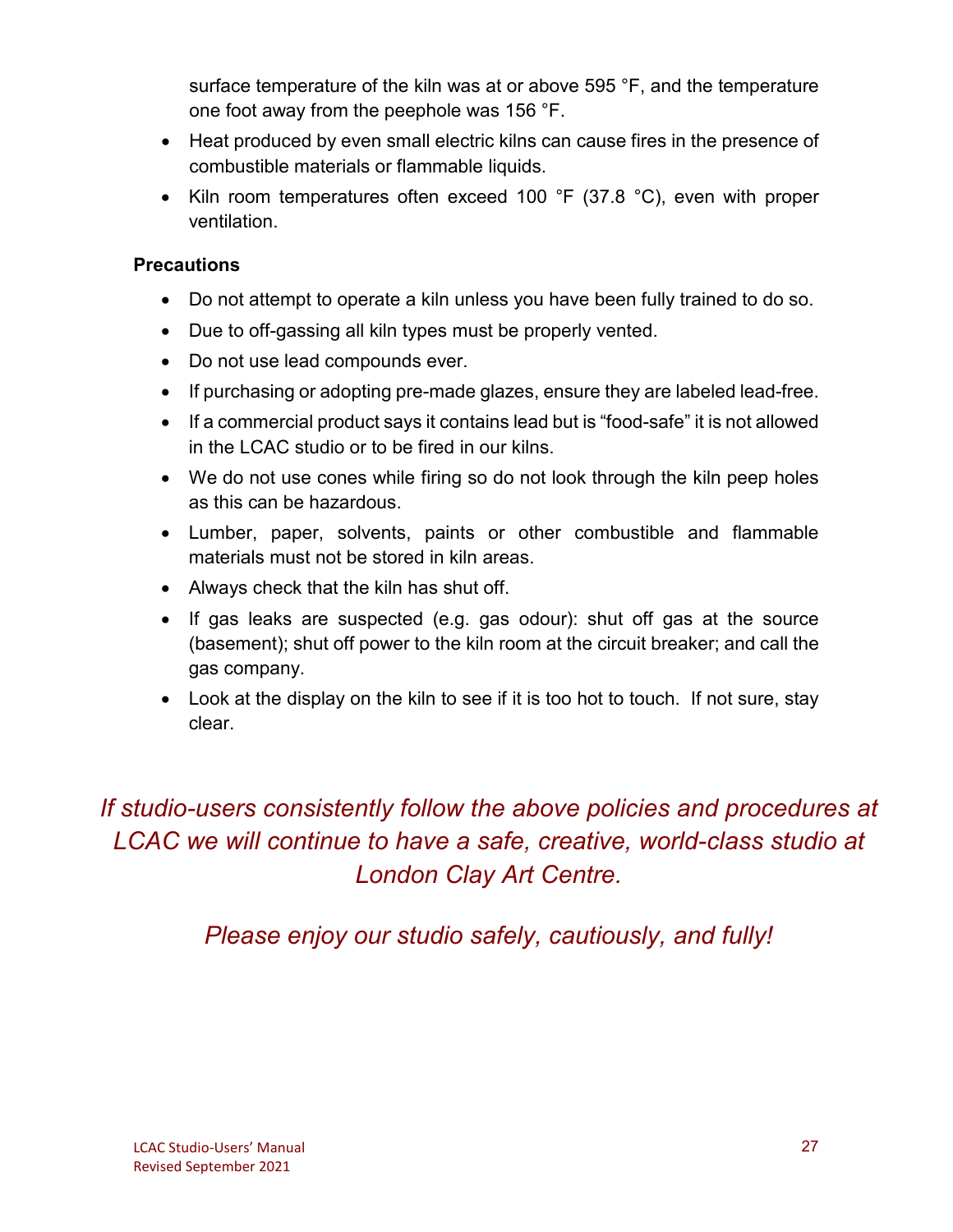| Emergency Contact Information                                                                                                                                                                                                                                                | at LCAC                                                                                                                                                                                                                                         |  |  |
|------------------------------------------------------------------------------------------------------------------------------------------------------------------------------------------------------------------------------------------------------------------------------|-------------------------------------------------------------------------------------------------------------------------------------------------------------------------------------------------------------------------------------------------|--|--|
| <b>Studio Emergencies:</b><br>Medical, Police Emergency, Hazardous<br>Materials Emergency, and Fire* call:<br>911                                                                                                                                                            | <b>Ontario Poison Centre:</b><br>1-800-268-9017 (24 hr)<br>*In Case of Fire<br>The fire alarm system is NOT connected directly to the fire station. We must call 911<br>and get everyone out of the building as quickly and calmly as possible. |  |  |
| <b>Studio Support Service Numbers</b>                                                                                                                                                                                                                                        |                                                                                                                                                                                                                                                 |  |  |
| For building related issues, first<br>contact one of the following people:<br>Darlene Pratt, Executive Director:<br>226-236-5611 (cell)<br>Jenny Keller, Studio Coordinator &<br>Technician:<br>519-872-4920 (cell)<br>Cheryl Radford, Administrator:<br>519-432-4829 (home) | <b>Union Gas:</b><br>1-877-969-0999<br><b>Electrical:</b><br><b>GNH Electric</b><br>Glenn Holcombe: 519-933-0727 (cell)                                                                                                                         |  |  |
| Elevator:<br>Delta Elevator: 1-800-265-6348                                                                                                                                                                                                                                  | <b>Emerge (Key Fobs) System:</b><br>JPW Systems - Drew Ryan<br>519-494-9774 (cell)<br>andrewr@jpwsystems.ca                                                                                                                                     |  |  |